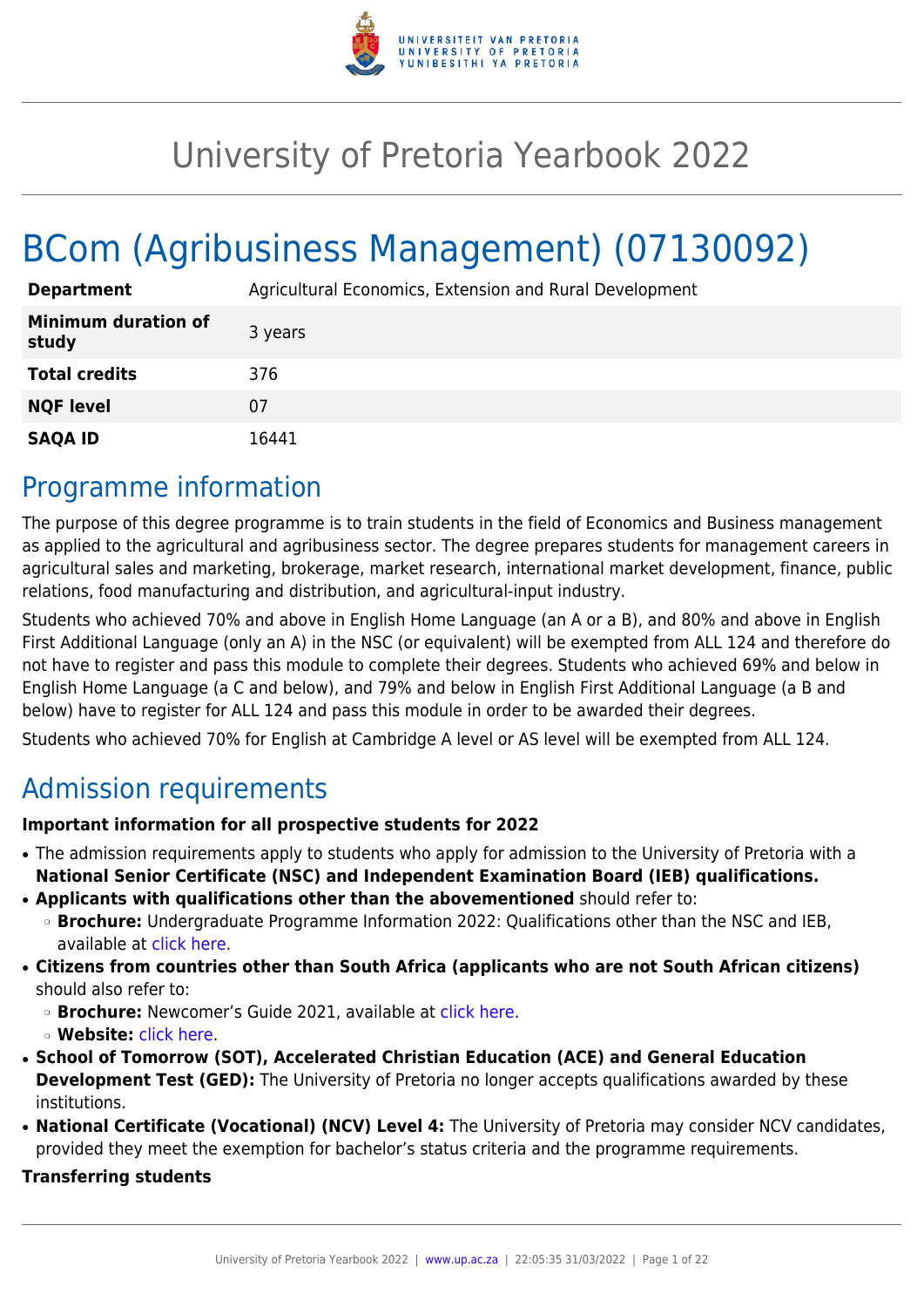

A transferring student is a student who, at the time of application for a degree programme at the University of Pretoria (UP) –

- is a registered student at another tertiary institution, **or** was previously registered at another tertiary institution and did not complete the programme enrolled for at that institution, and is not currently enrolled at a tertiary institution, **or** has completed studies at another tertiary institution, but is not currently enrolled at a tertiary institution, **or** has started with tertiary studies at UP, then moved to another tertiary institution and wants to be readmitted at UP.
- A transferring student will be considered for admission based on
- an NSC or equivalent qualification with exemption to bachelor's or diploma studies (whichever is applicable); **and** meeting the minimum faculty-specific subject requirements at NSC or tertiary level; **or** having completed a higher certificate at a tertiary institution with faculty-specific subjects/modules passed (equal to or more than 50%), as well as complying with faculty rules on admission;
- previous academic performance (must have passed all modules registered for up to the closing date of application ) or as per faculty regulation/promotion requirements;
- a certificate of good conduct.

**Note:** Students who have been dismissed at the previous institution due to poor academic performance, will not be considered for admission to UP.

# **Returning students**

A returning student is a student who, at the time of application for a degree programme –

● is a registered student at UP, and wants to transfer to another degree at UP, **or** was previously registered at UP and did not complete the programme enrolled for, and did not enrol at another tertiary institution in the meantime (including students who applied for leave of absence), **or** has completed studies at UP, but is not currently enrolled or was not enrolled at another tertiary institution after graduation.

A returning student will be considered for admission based on

- an NSC or equivalent qualification with exemption to bachelor's or diploma studies (whichever is applicable); **and** meeting the minimum faculty-specific subject requirements at NSC or tertiary level; **or** previous academic performance (should have a cumulative weighted average of at least 50% for the programme enrolled for);
- having applied for and was granted leave of absence.

**Note:** Students who have been excluded/dismissed from a faculty due to poor academic performance may be considered for admission to another programme at UP. The Admissions Committee may consider such students if they were not dismissed more than twice. Only ONE transfer between UP faculties will be allowed, and a maximum of two (2) transfers within a faculty.

# **Important faculty-specific information on undergraduate programmes for 2022**

- The closing date is an administrative admission guideline for non-selection programmes. Once a non-selection programme is full and has reached the institutional targets, then that programme will be closed for further admissions, irrespective of the closing date. However, if the institutional targets have not been met by the closing date, then that programme will remain open for admissions until the institutional targets are met.
- The following persons will be considered for admission: Candidates who have a certificate that is deemed by the University to be equivalent to the required National Senior Certificate (NSC) with university endorsement; candidates who are graduates from another tertiary institution or have been granted the status of a graduate of such an institution, and candidates who are graduates of another faculty at the University of Pretoria.
- Life Orientation is excluded when calculating the APS.
- All modules will be presented in English, as English is the language of tuition, communication and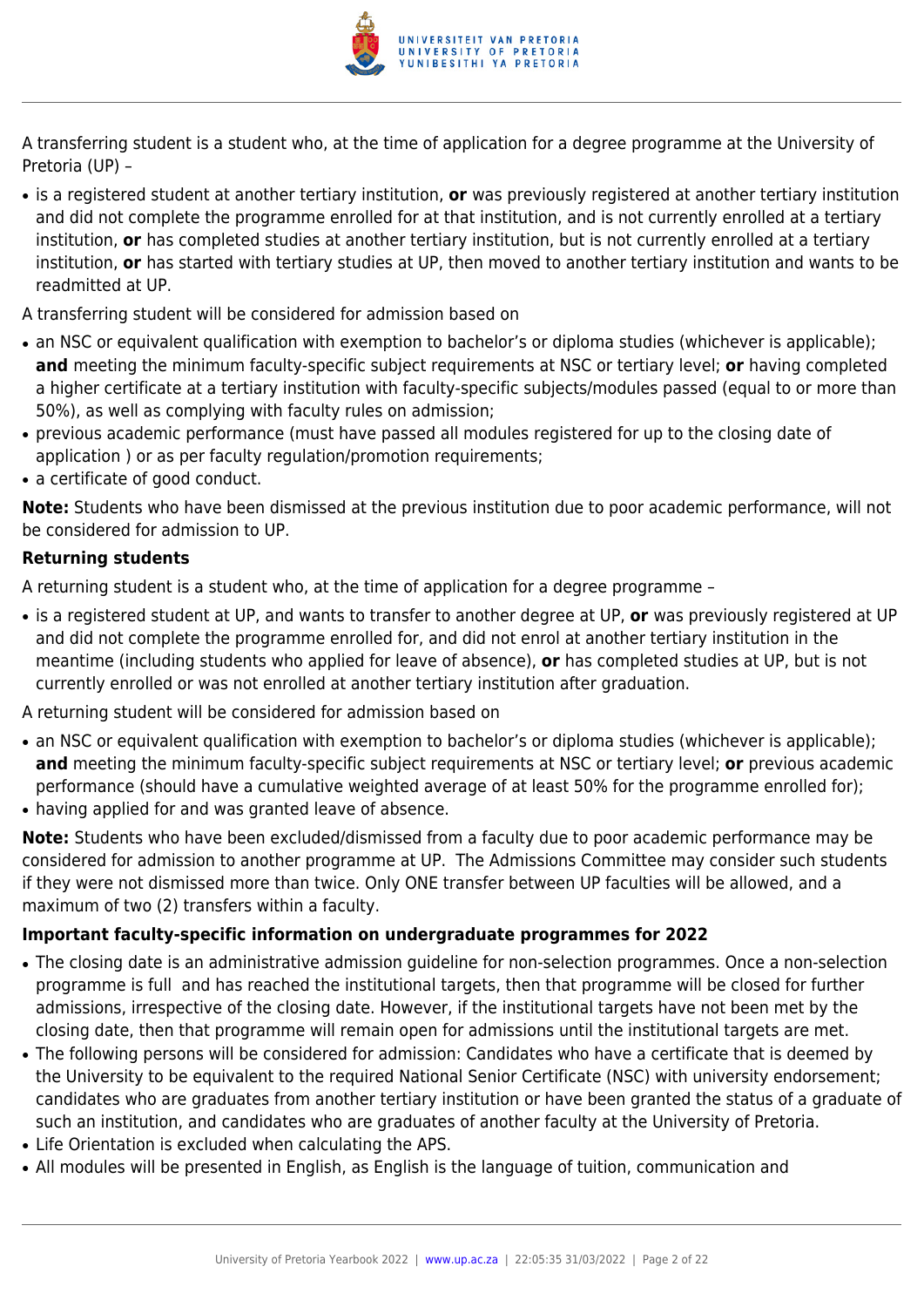

correspondence.

**University of Pretoria website: [click here](http://www.up.ac.za/ems)** 

| <b>Minimum requirements</b><br><b>Achievement level</b>                        |                    |            |
|--------------------------------------------------------------------------------|--------------------|------------|
| <b>English Home Language or</b><br><b>English First Additional</b><br>Language | <b>Mathematics</b> | <b>APS</b> |
| NSC/IEB                                                                        | NSC/IEB<br>5       | 30         |

# Additional requirements

General Academic Regulations G1 to G15 apply to a bachelor's degree.

- 1. A student may not take more than the prescribed number of modules per semester unless permission has been obtained from the Dean.
- 2. A module that has already been passed may only be repeated with the approval of the Dean.
- 3. It remains the student's responsibility to ascertain, prior to registration, whether all the modules he/she intends taking can be accommodated in the class, test and examination timetables.
- 4. The Faculty of Economic and Management Sciences supports an outcomes-based education system and places a high premium on the development of specific academic competences. Class attendance of all modules and for the full duration of all programmes is therefore compulsory for all students.
- 5. The Dean has the right of authorisation regarding matters not provided for in the General Academic Regulations or the Faculty regulations.

# Other programme-specific information

# **Note: See the alphabetical list of modules for the prerequisites for all modules.**

# FRK 122 is a terminating module. Candidates will not be able to continue with Financial accounting in the second or third year.

# **Specialisation modules:** LEK 310, 320, 410.

"Major subject"

To be considered a "major subject" the equivalent of four 14-week modules, including two at 300-level, must be passed provided that:

- a module passed at 300-level shall only be recognised for degree purposes if the corresponding prescribed module(s) at 200-level has/have been passed, unless the Dean decides otherwise;
- the following modules which are offered at 300-level only, are also considered "major subjects": Labour law 311 (ABR 311), Labour relations 320 (ABV 320), and International business management 359 and 369 (OBS 359 and 369); and
- only two 14-week modules, or the equivalent thereof, that are not preceded by the 100- and 200-level modules, may be taken for degree purposes. In other words, at least four 14-week modules must be taken at 300-level that are preceded by the 100- and 200-level, except for modules offered on 200- and 300-level only.

It is thus the responsibility of students to ensure before registration, that their curricula comply with all the requirements of the applicable regulations.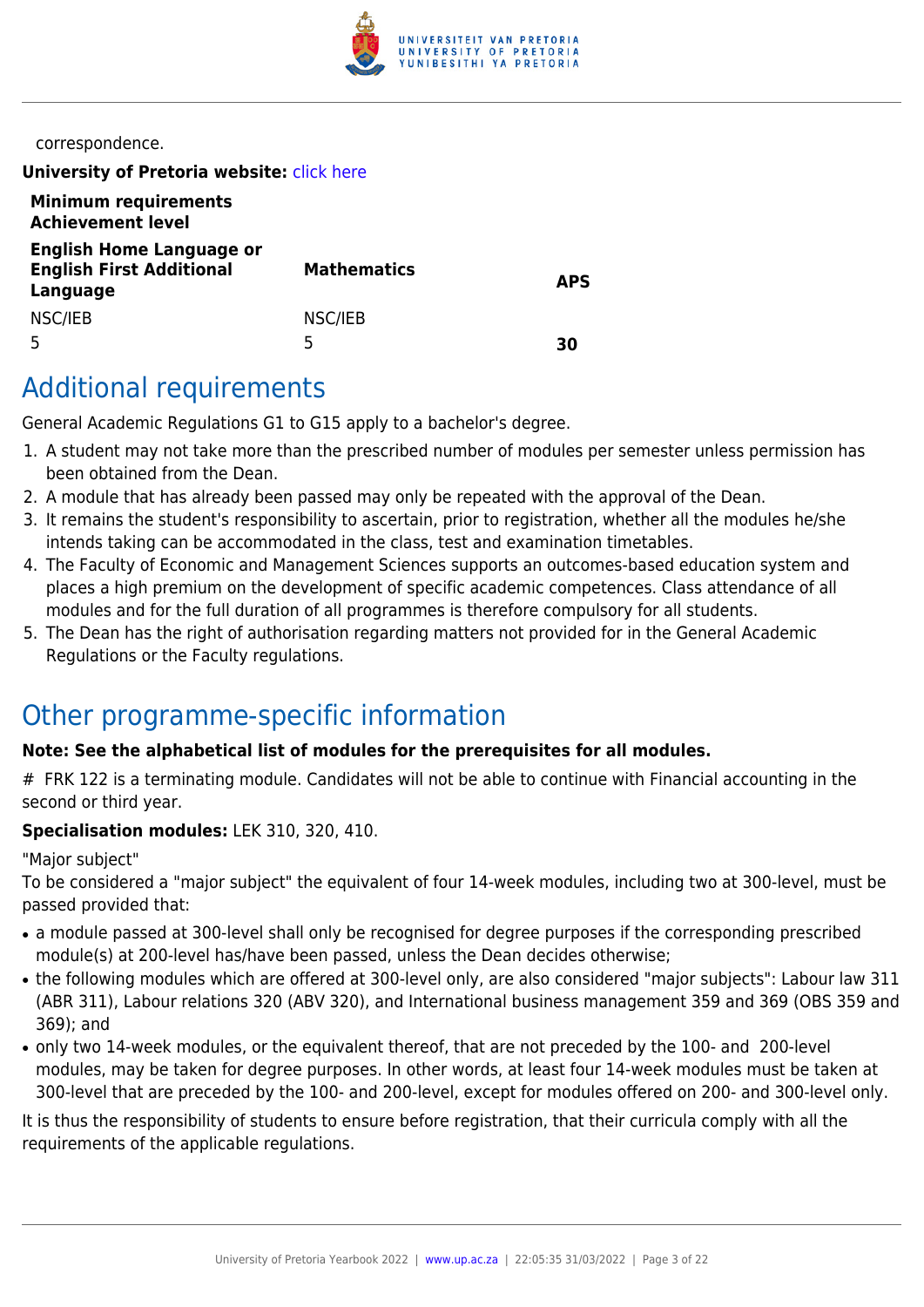

# Promotion to next study year

According to General Academic Regulation G3 students have to comply with certain requirements as set by the Faculty Board.

- 1. In order to register for the next year of study a student must pass at least 60% of the official credits listed for a year level of study for a three-year programme.
- 2. A student will be deemed to be in the second, third or a more senior year once he or she enrols for any module in any of these levels of study.
- 3. If a student has passed less than the required minimum of at least 60% of the official credits listed for a year level, he/she will not be readmitted to the Faculty of Economic and Management Sciences. Such a student may apply in writing to the EMS Appeals Committee to be readmitted conditionally – with the proviso that the Appeals Committee may set further conditions with regard to the student's academic progress. The Committee may deny a student's application for readmission.
- 4. If a student has been readmitted conditionally, his/her academic progress will be monitored after the first semester examinations to determine whether he/she has complied with the requirements set by the EMS Appeals Committee. If not, his/her studies will be suspended.
- 5. A student whose studies have been suspended because of his/her poor academic performance has the right to appeal against the decision of the EMS Faculty Appeals Committee.
- 6. A student may be refused admission to the examination, or promotion to a subsequent year of study or promotion in a module (if applicable) if he/ she fails to fulfil the attendance requirements. Class attendance in all modules and for the full duration of all programmes is compulsory for all students.

# Pass with distinction

- a. A degree may be awarded with distinction provided the candidate meets the following criteria:
- i. Completes the degree within three years;
- ii. Obtains a Cumulative Grade Point Average (CGPA) of 75%;
- iii. Repeated passed modules will not be considered. The initial pass mark of module will be used when calculating the GPA.
- b. A degree will only be awarded with distinction to transferees from other degrees in the Faculty of Economic and Management Sciences, other faculties and from other universities who still complete their bachelor degrees within three years (including the years registered for the other degree and credits transferred and recognised).
- c. The GPA will be not be rounded up to a whole number.
- d. Exceptional cases will be considered by the Dean.

# General information

# **Application of amended programme regulations**

Refer to General Academic Regulation G5.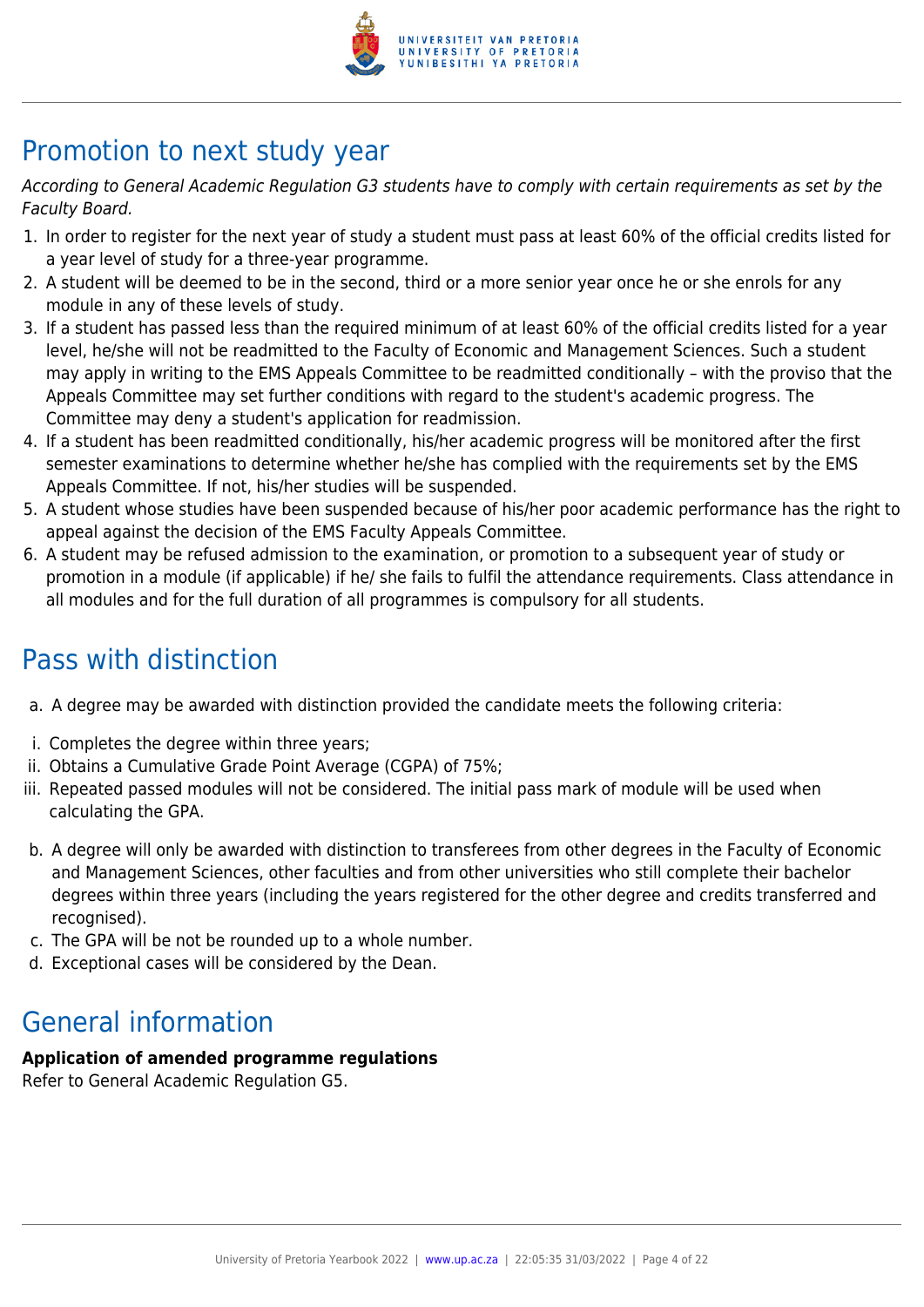

# Curriculum: Year 1

# **Minimum credits: 120**

Fundamental credits  $= 14$ Core credits  $= 106$ 

Students who did not obtain at least a symbol 5 (60-69%) in Mathematics in the final NSC (or equivalent) must first pass Statistics 113 and 123. STK 110 will be credited but students still need to pass STK 120 or equivalent.

# **Fundamental modules**

# **Academic information management 111 (AIM 111)**

| <b>Module credits</b>         | 4.00                                                                                                                                                                                                                                                                                                                          |
|-------------------------------|-------------------------------------------------------------------------------------------------------------------------------------------------------------------------------------------------------------------------------------------------------------------------------------------------------------------------------|
| <b>NQF Level</b>              | 05                                                                                                                                                                                                                                                                                                                            |
| <b>Service modules</b>        | Faculty of Engineering, Built Environment and Information Technology<br><b>Faculty of Education</b><br>Faculty of Economic and Management Sciences<br><b>Faculty of Humanities</b><br>Faculty of Law<br><b>Faculty of Health Sciences</b><br>Faculty of Natural and Agricultural Sciences<br>Faculty of Theology and Religion |
| <b>Prerequisites</b>          | No prerequisites.                                                                                                                                                                                                                                                                                                             |
| <b>Contact time</b>           | 2 lectures per week                                                                                                                                                                                                                                                                                                           |
| <b>Language of tuition</b>    | Module is presented in English                                                                                                                                                                                                                                                                                                |
| <b>Department</b>             | <b>Information Science</b>                                                                                                                                                                                                                                                                                                    |
| <b>Period of presentation</b> | Semester 1                                                                                                                                                                                                                                                                                                                    |
|                               |                                                                                                                                                                                                                                                                                                                               |

### **Module content**

Find, evaluate, process, manage and present information resources for academic purposes using appropriate technology.

# **Academic information management 121 (AIM 121)**

| <b>Module credits</b>  | 4.00                                                                                                                                                                                                                                                                                                                                                                  |
|------------------------|-----------------------------------------------------------------------------------------------------------------------------------------------------------------------------------------------------------------------------------------------------------------------------------------------------------------------------------------------------------------------|
| <b>NQF Level</b>       | 05                                                                                                                                                                                                                                                                                                                                                                    |
| <b>Service modules</b> | Faculty of Engineering, Built Environment and Information Technology<br><b>Faculty of Education</b><br>Faculty of Economic and Management Sciences<br><b>Faculty of Humanities</b><br>Faculty of Law<br><b>Faculty of Health Sciences</b><br>Faculty of Natural and Agricultural Sciences<br>Faculty of Theology and Religion<br><b>Faculty of Veterinary Science</b> |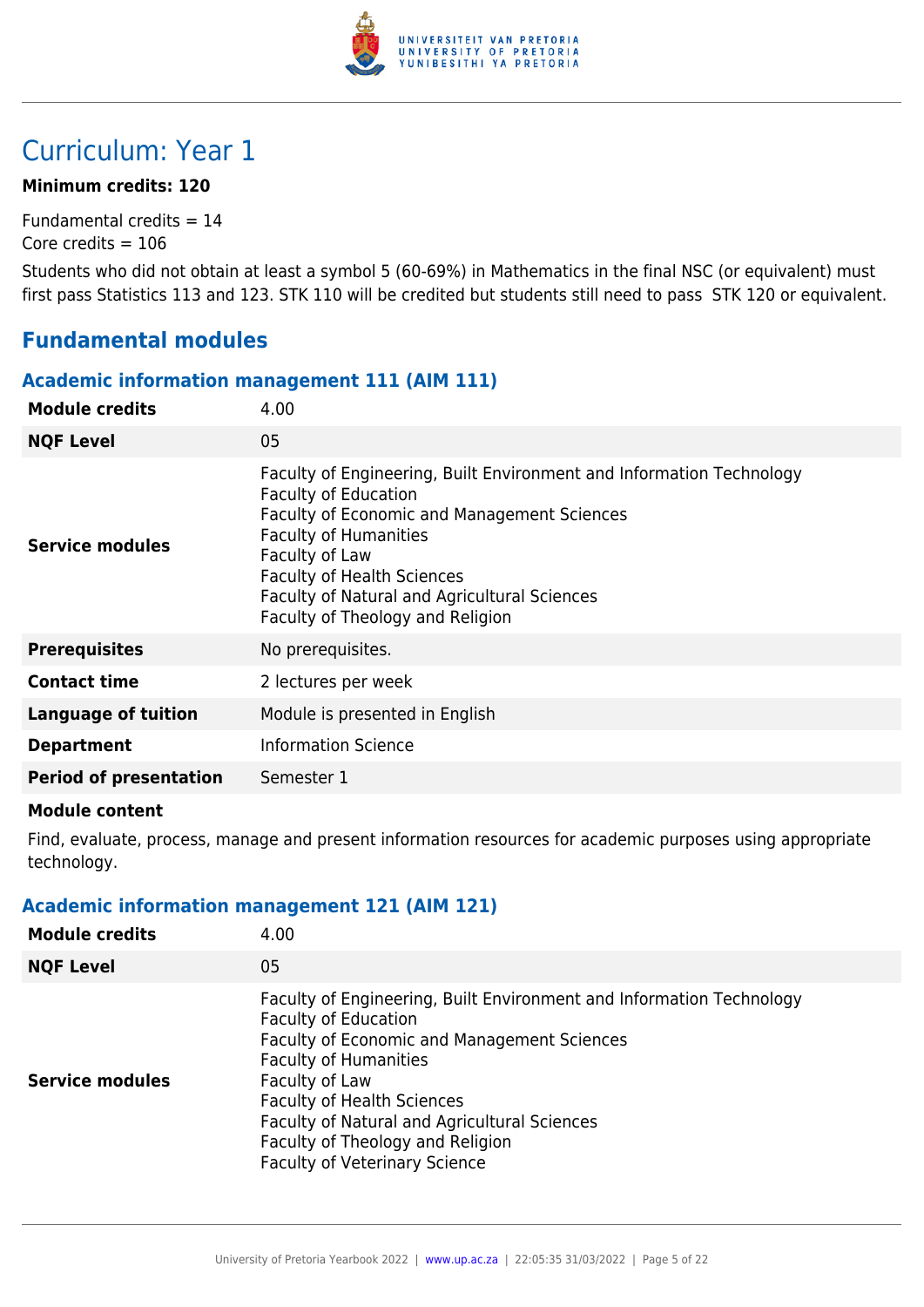

| <b>Prerequisites</b>          | No prerequisites.              |
|-------------------------------|--------------------------------|
| <b>Contact time</b>           | 2 lectures per week            |
| <b>Language of tuition</b>    | Module is presented in English |
| <b>Department</b>             | <b>Informatics</b>             |
| <b>Period of presentation</b> | Semester 2                     |

Apply effective search strategies in different technological environments. Demonstrate the ethical and fair use of information resources. Integrate 21st-century communications into the management of academic information.

# **Academic literacy for Economic and Management Sciences 124 (ALL 124)**

| <b>Module credits</b>         | 6.00                                               |
|-------------------------------|----------------------------------------------------|
| <b>NQF Level</b>              | 05                                                 |
| <b>Service modules</b>        | <b>Faculty of Economic and Management Sciences</b> |
| <b>Prerequisites</b>          | No prerequisites.                                  |
| <b>Contact time</b>           | 2 lectures per week                                |
| <b>Language of tuition</b>    | Module is presented in English                     |
| <b>Department</b>             | Unit for Academic Literacy                         |
| <b>Period of presentation</b> | Semester 1 and Semester 2                          |

### **Module content**

This module is intended to equip students with the competence in reading and writing required in the four high impact modules: Business Management, Financial Accounting, Statistics and Economics. Students will also be equipped to interpret and draw figures and graphs and to do computations and manage relevant formulas. Students attend two lectures per week during semester two.

This module is offered by the Faculty of Humanities.

# **Academic orientation 107 (UPO 107)**

| <b>Module credits</b>         | 0.00                                          |
|-------------------------------|-----------------------------------------------|
| <b>NQF Level</b>              | 00                                            |
| Language of tuition           | Module is presented in English                |
| <b>Department</b>             | Economic and Management Sciences Deans Office |
| <b>Period of presentation</b> | Year                                          |

# **Core modules**

# **Marketing management 120 (BEM 120)**

**Module credits** 10.00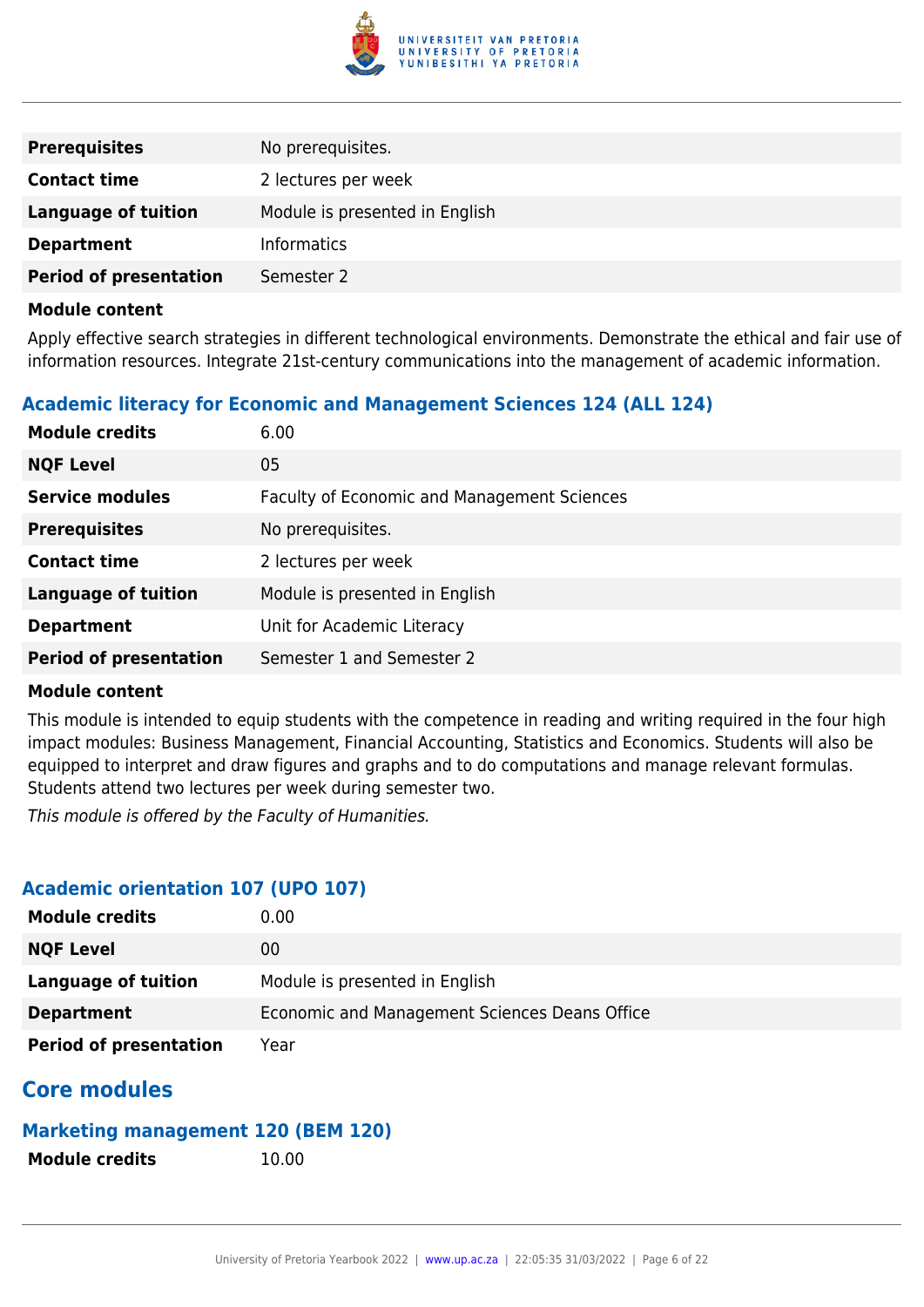

| <b>NQF Level</b>              | 05                                                                                                                                                   |
|-------------------------------|------------------------------------------------------------------------------------------------------------------------------------------------------|
| <b>Service modules</b>        | Faculty of Engineering, Built Environment and Information Technology<br><b>Faculty of Humanities</b><br>Faculty of Natural and Agricultural Sciences |
| <b>Contact time</b>           | 3 lectures per week                                                                                                                                  |
| <b>Language of tuition</b>    | Module is presented in English                                                                                                                       |
| <b>Department</b>             | Marketing Management                                                                                                                                 |
| <b>Period of presentation</b> | Semester 2                                                                                                                                           |

This module provides an overview of the fundamentals of marketing by considering the exchange process, customer value, marketing research and the development of a marketing plan. It also addresses the marketing mix elements with specific focus on the seven service marketing elements namely the service product, physical evidence, people, process, distribution, pricing and integrated marketing communication.

| <b>Module credits</b>         | 10.00                                                                                                                                                                               |
|-------------------------------|-------------------------------------------------------------------------------------------------------------------------------------------------------------------------------------|
| <b>NQF Level</b>              | 05                                                                                                                                                                                  |
| <b>Service modules</b>        | Faculty of Engineering, Built Environment and Information Technology<br><b>Faculty of Education</b><br><b>Faculty of Humanities</b><br>Faculty of Natural and Agricultural Sciences |
| <b>Prerequisites</b>          | No prerequisites.                                                                                                                                                                   |
| <b>Contact time</b>           | 1 discussion class per week, 2 lectures per week                                                                                                                                    |
| <b>Language of tuition</b>    | Module is presented in English                                                                                                                                                      |
| <b>Department</b>             | Economics                                                                                                                                                                           |
| <b>Period of presentation</b> | Semester 1                                                                                                                                                                          |

# **Economics 110 (EKN 110)**

### **Module content**

This module deals with the core principles of economics. A distinction between macroeconomics and microeconomics is made. A discussion of the market system and circular flow of goods, services and money is followed by a section dealing with microeconomic principles, including demand and supply analysis, consumer behaviour and utility maximisation, production and the costs thereof, and the different market models and firm behaviour. Labour market institutions and issues, wage determination, as well as income inequality and poverty are also addressed. A section of money, banking, interest rates and monetary policy concludes the course.

# **Economics 120 (EKN 120)**

| <b>Module credits</b> | 10.00 |
|-----------------------|-------|
| <b>NQF Level</b>      | 05    |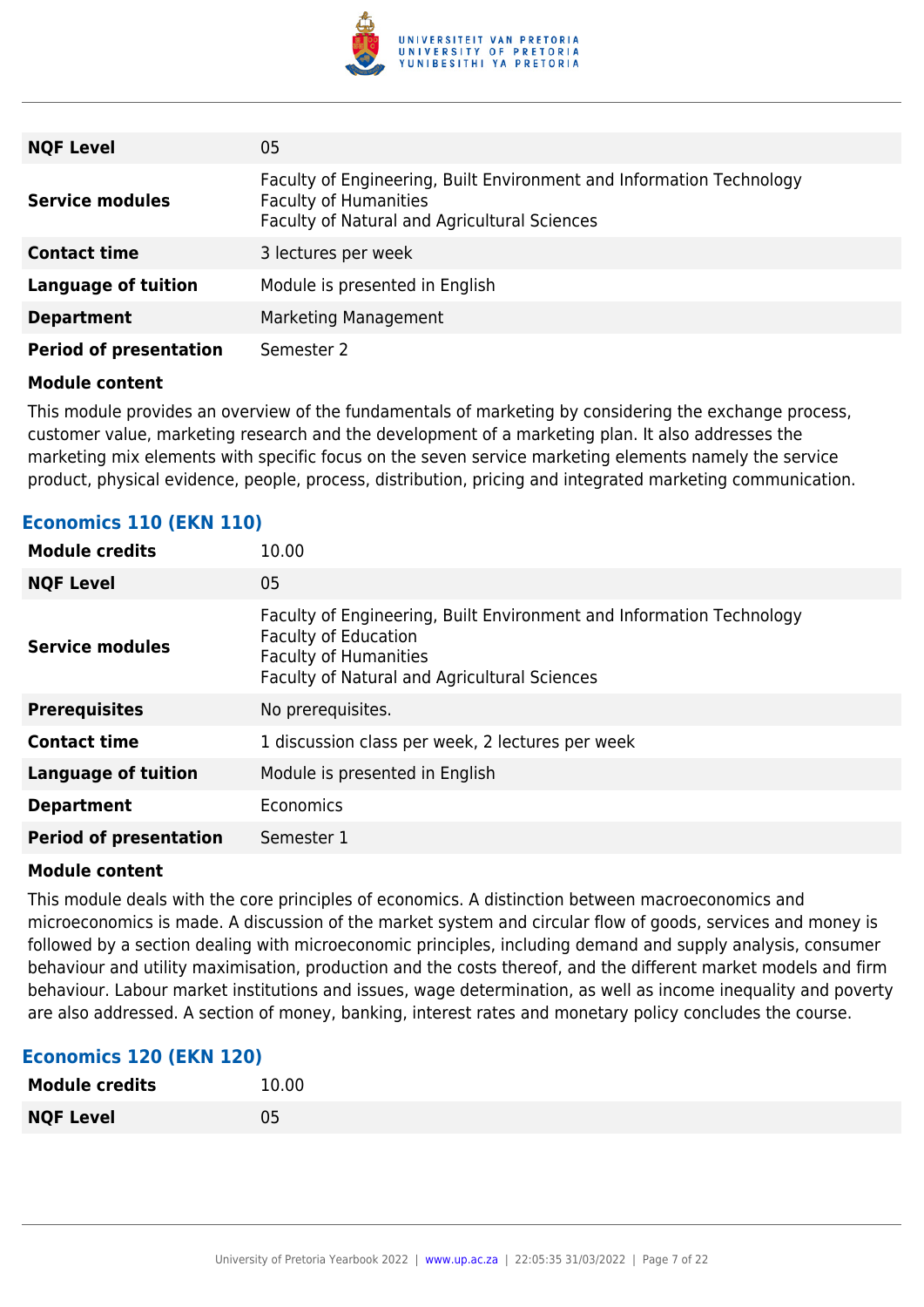

| <b>Service modules</b>        | Faculty of Engineering, Built Environment and Information Technology<br><b>Faculty of Education</b><br><b>Faculty of Humanities</b><br>Faculty of Natural and Agricultural Sciences |
|-------------------------------|-------------------------------------------------------------------------------------------------------------------------------------------------------------------------------------|
| <b>Prerequisites</b>          | EKN 110 GS or EKN 113 GS and at least 4 (50-59%) in Mathematics in the Grade<br>12 examination or 60% in STK 113 and concurrently registered for STK 123                            |
| <b>Contact time</b>           | 1 discussion class per week, 2 lectures per week                                                                                                                                    |
| <b>Language of tuition</b>    | Module is presented in English                                                                                                                                                      |
| <b>Department</b>             | Economics                                                                                                                                                                           |
| <b>Period of presentation</b> | Semester 2                                                                                                                                                                          |

This module deals with the core principles of economics, especially macroeconomic measurement the private and public sectors of the South African economy receive attention, while basic macroeconomic relationships and the measurement of domestic output and national income are discussed. Aggregate demand and supply analysis stands core to this course which is also used to introduce students to the analysis of economic growth, unemployment and inflation. The microeconomics of government is addressed in a separate section, followed by a section on international economics, focusing on international trade, exchange rates and the balance of payments. The economics of developing countries and South Africa in the global economy conclude the course.

# **Financial accounting 111 (FRK 111)**

| <b>Module credits</b>         | 10.00                                                                                                                                                                 |
|-------------------------------|-----------------------------------------------------------------------------------------------------------------------------------------------------------------------|
| <b>NQF Level</b>              | 05                                                                                                                                                                    |
| <b>Service modules</b>        | Faculty of Engineering, Built Environment and Information Technology<br><b>Faculty of Education</b><br>Faculty of Law<br>Faculty of Natural and Agricultural Sciences |
| <b>Prerequisites</b>          | No prerequisites.                                                                                                                                                     |
| <b>Contact time</b>           | 4 lectures per week                                                                                                                                                   |
| <b>Language of tuition</b>    | Module is presented in English                                                                                                                                        |
| <b>Department</b>             | Accounting                                                                                                                                                            |
| <b>Period of presentation</b> | Semester 1                                                                                                                                                            |

### **Module content**

The nature and function of accounting; the development of accounting; financial position; financial result; the recording process; processing of accounting data; treatment of VAT; elementary income statement and balance sheet; flow of documents; accounting systems; introduction to internal control and internal control measures; bank reconciliations; control accounts; adjustments; financial statements of a sole proprietorship; the accounting framework.

# **Financial accounting 122 (FRK 122)**

**Module credits** 12.00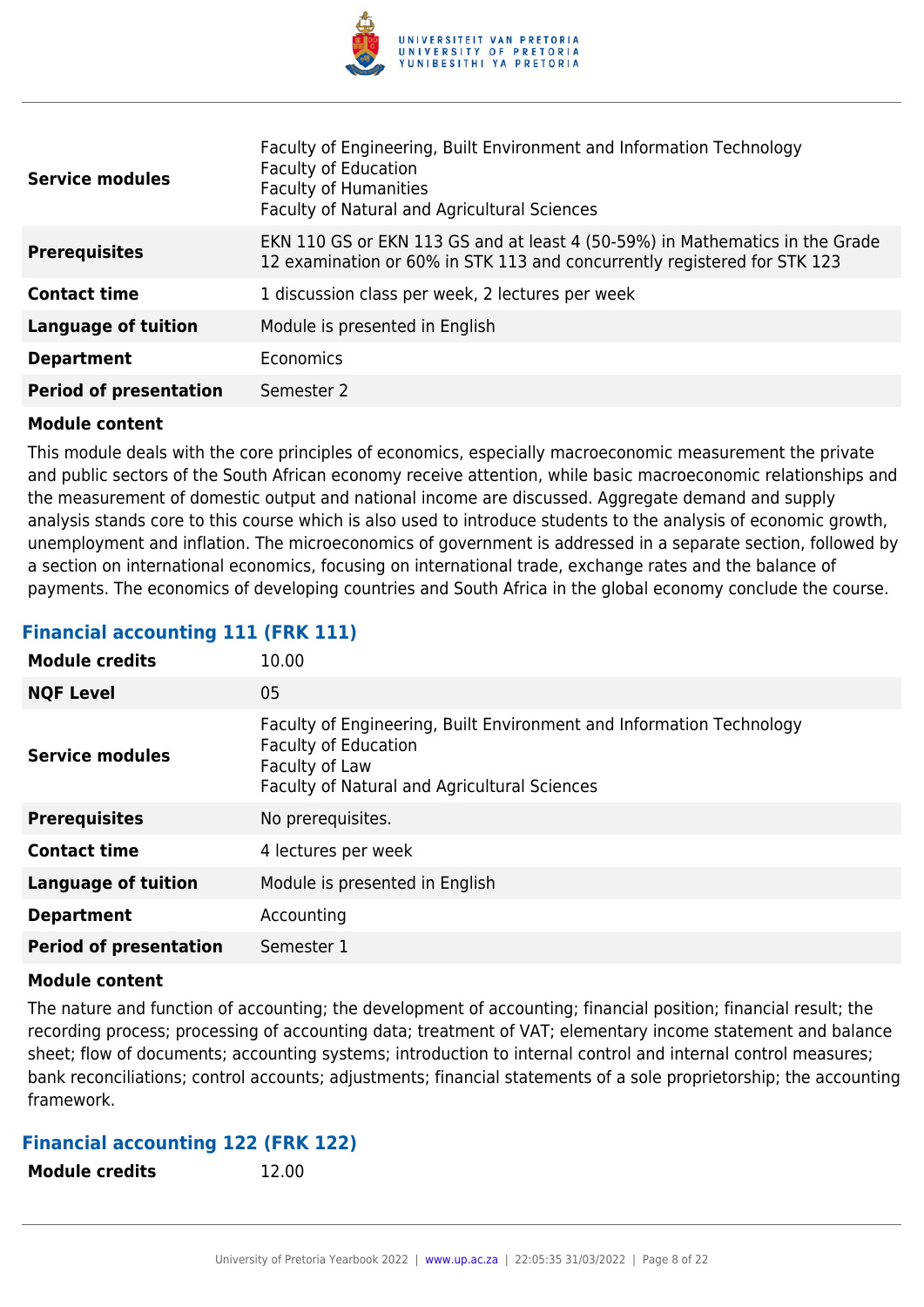

| <b>NQF Level</b>              | 05                                                                                                                                     |
|-------------------------------|----------------------------------------------------------------------------------------------------------------------------------------|
| <b>Service modules</b>        | Faculty of Engineering, Built Environment and Information Technology<br>Faculty of Law<br>Faculty of Natural and Agricultural Sciences |
| <b>Prerequisites</b>          | FRK 111 GS or FRK 133, FRK 143                                                                                                         |
| <b>Contact time</b>           | 4 lectures per week                                                                                                                    |
| <b>Language of tuition</b>    | Module is presented in English                                                                                                         |
| <b>Department</b>             | Accounting                                                                                                                             |
| <b>Period of presentation</b> | Semester 2                                                                                                                             |

Budgeting, payroll accounting, taxation – income tax and an introduction to other types of taxes, credit and the new Credit Act, insurance, accounting for inventories (focus on inventory and the accounting entries, not calculations), interpretation of financial statements.

# **Informatics 183 (INF 183)**

| <b>Module credits</b>         | 3.00                           |
|-------------------------------|--------------------------------|
| <b>NQF Level</b>              | 05                             |
| <b>Prerequisites</b>          | No prerequisites.              |
| <b>Contact time</b>           | 1 practical per week           |
| <b>Language of tuition</b>    | Module is presented in English |
| <b>Department</b>             | <b>Informatics</b>             |
| <b>Period of presentation</b> | Year                           |
| <b>Module content</b>         |                                |

Computer processing of accounting information.

# **Communication management 182 (KOB 182)**

| <b>Module credits</b>         | 5.00                                                                                   |
|-------------------------------|----------------------------------------------------------------------------------------|
| <b>NQF Level</b>              | 05                                                                                     |
| <b>Prerequisites</b>          | Only one of KOB 181-184 may be taken as as a module where necessary for a<br>programme |
| <b>Contact time</b>           | 3 lectures per week                                                                    |
| <b>Language of tuition</b>    | Module is presented in English                                                         |
| <b>Department</b>             | Divsion of Communication Management                                                    |
| <b>Period of presentation</b> | Quarter 2                                                                              |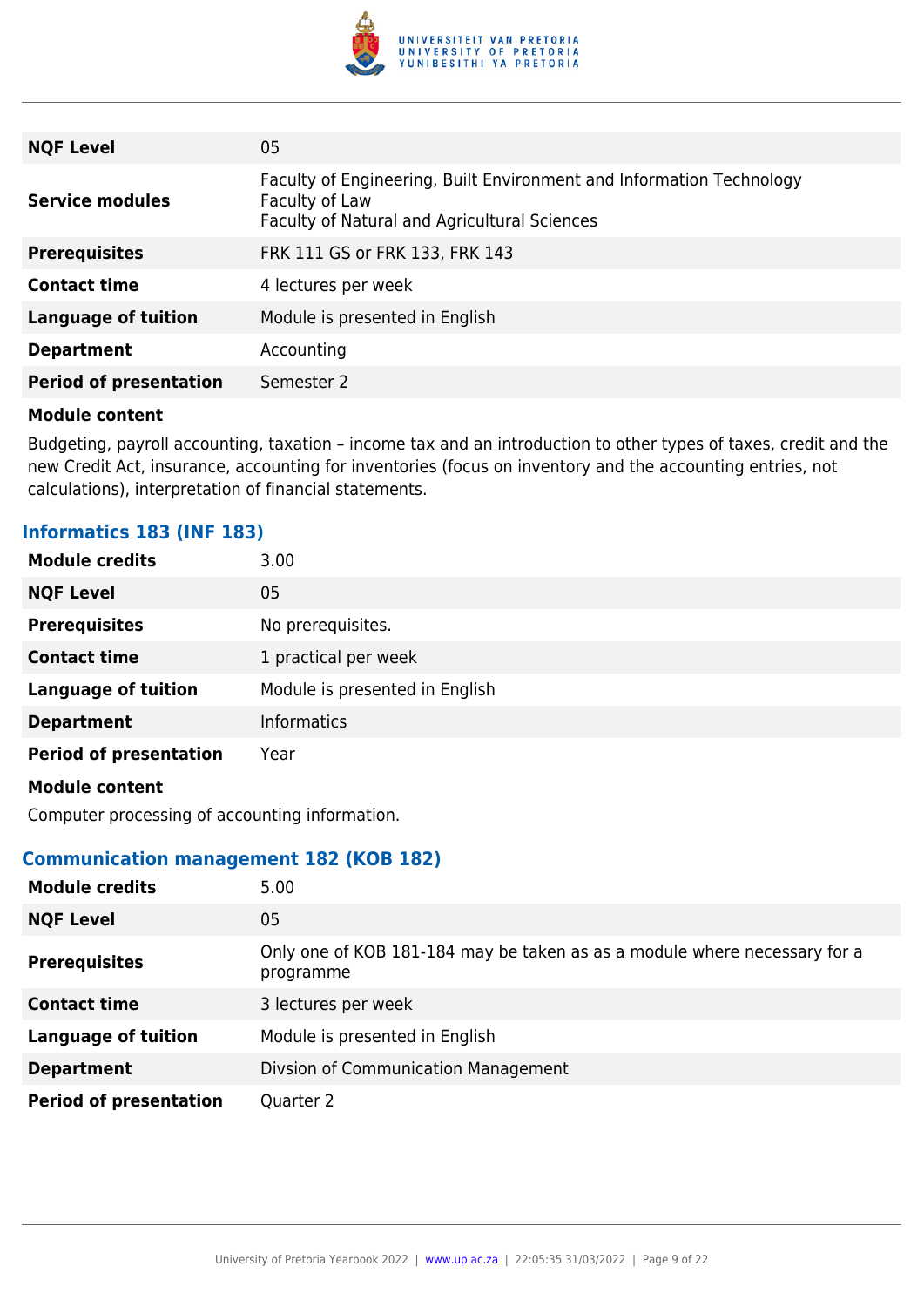

\*Module content will be adapted in accordance with the appropriate degree programme. Only one of KOB 181 - 184 may be taken as a module where necessary for a programme.

Applied business communication skills.

Acquiring basic business communication skills will enhance the capabilities of employees, managers and leaders in the business environment. An overview of applied skills on the intrapersonal, dyadic, interpersonal, group (team), organisational, public and mass communication contexts is provided. The practical part of the module (for example, the writing of business reports and presentation skills) concentrates on the performance dimensions of these skills as applied to particular professions.

# **Business management 114 (OBS 114)**

| <b>Module credits</b>         | 10.00                                                                                                                                                                               |
|-------------------------------|-------------------------------------------------------------------------------------------------------------------------------------------------------------------------------------|
| <b>NQF Level</b>              | 05                                                                                                                                                                                  |
| <b>Service modules</b>        | Faculty of Engineering, Built Environment and Information Technology<br><b>Faculty of Education</b><br><b>Faculty of Humanities</b><br>Faculty of Natural and Agricultural Sciences |
| <b>Prerequisites</b>          | May not be included in the same curriculum as OBS 155                                                                                                                               |
| <b>Contact time</b>           | 3 lectures per week                                                                                                                                                                 |
| <b>Language of tuition</b>    | Module is presented in English                                                                                                                                                      |
| <b>Department</b>             | <b>Business Management</b>                                                                                                                                                          |
| <b>Period of presentation</b> | Semester 1                                                                                                                                                                          |

### **Module content**

The entrepreneurial mind-set; managers and managing; values, attitudes, emotions, and culture: the manager as a person; ethics and social responsibility; decision making; leadership and responsible leadership; effective groups and teams; managing organizational structure and culture inclusive of the different functions of a generic organisation and how they interact (marketing; finance; operations; human resources and general management); contextualising Sustainable Development Goals (SDG) in each of the topics.

# **Business management 124 (OBS 124)**

| <b>Module credits</b>      | 10.00                                                                                                                                                                               |
|----------------------------|-------------------------------------------------------------------------------------------------------------------------------------------------------------------------------------|
| <b>NQF Level</b>           | 05                                                                                                                                                                                  |
| <b>Service modules</b>     | Faculty of Engineering, Built Environment and Information Technology<br><b>Faculty of Education</b><br><b>Faculty of Humanities</b><br>Faculty of Natural and Agricultural Sciences |
| <b>Prerequisites</b>       | Admission to the examination in OBS 114                                                                                                                                             |
| <b>Contact time</b>        | 3 lectures per week                                                                                                                                                                 |
| <b>Language of tuition</b> | Module is presented in English                                                                                                                                                      |
| <b>Department</b>          | <b>Business Management</b>                                                                                                                                                          |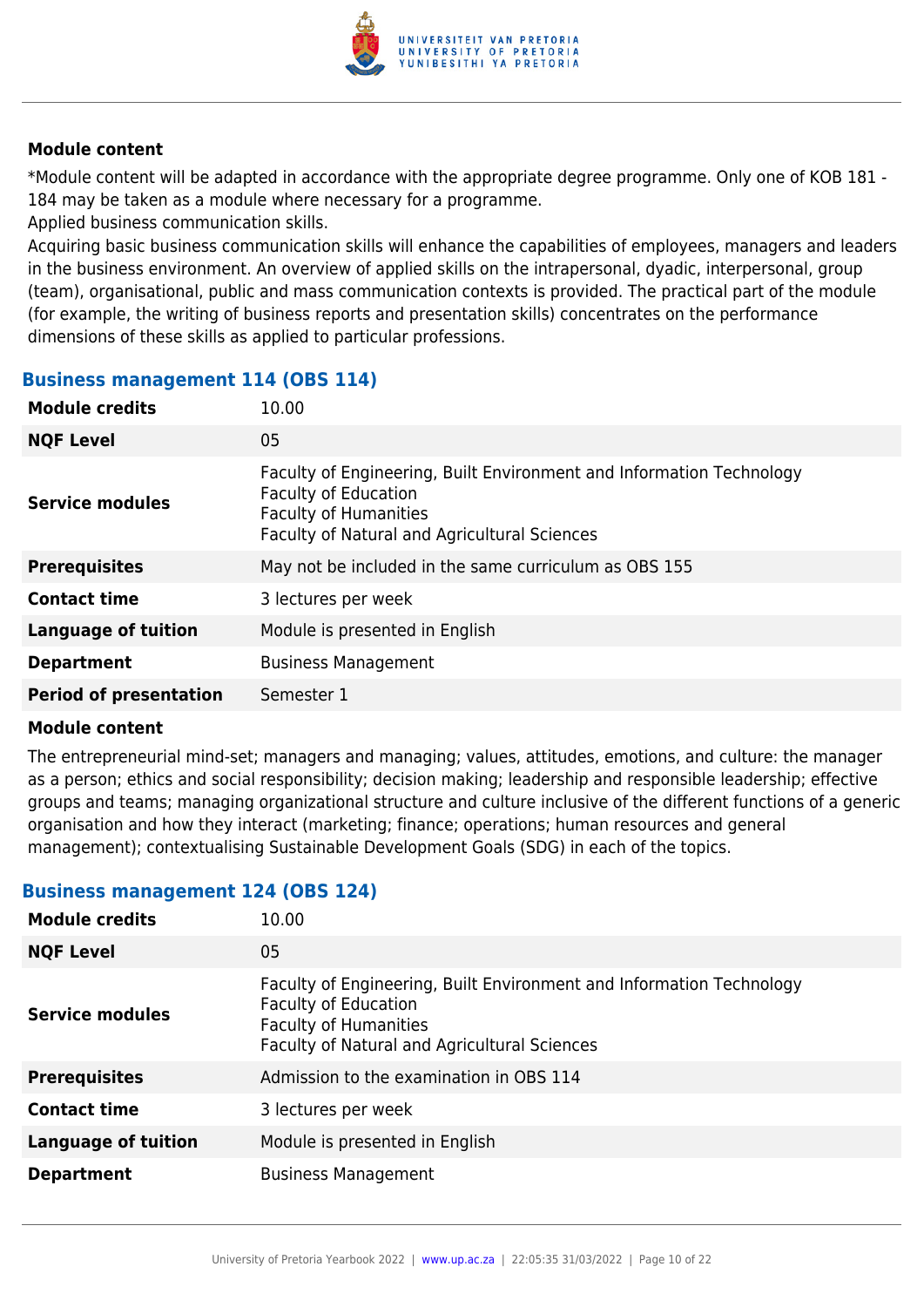

### **Period of presentation** Semester 2

### **Module content**

Value chain management: functional strategies for competitive advantage; human resource management; managing diverse employees in a multicultural environment; motivation and performance; using advanced information technology to increase performance; production and operations management; financial management; corporate entrepreneurship.

# **Statistics 110 (STK 110)**

| <b>Module credits</b>         | 13.00                                                                                                                                                                                      |
|-------------------------------|--------------------------------------------------------------------------------------------------------------------------------------------------------------------------------------------|
| <b>NQF Level</b>              | 05                                                                                                                                                                                         |
| <b>Service modules</b>        | Faculty of Engineering, Built Environment and Information Technology<br><b>Faculty of Education</b><br><b>Faculty of Humanities</b><br><b>Faculty of Natural and Agricultural Sciences</b> |
| <b>Prerequisites</b>          | At least 5 (60-69%) in Mathematics in the Grade 12 examination. Candidates who<br>do not qualify for STK 110 must register for STK 113 and STK 123                                         |
| <b>Contact time</b>           | 1 practical per week, 1 tutorial per week, 3 lectures per week                                                                                                                             |
| <b>Language of tuition</b>    | Module is presented in English                                                                                                                                                             |
| <b>Department</b>             | <b>Statistics</b>                                                                                                                                                                          |
| <b>Period of presentation</b> | Semester 1                                                                                                                                                                                 |

### **Module content**

Descriptive statistics:

Sampling and the collection of data; frequency distributions and graphical representations. Descriptive measures of location and dispersion.

Probability and inference:

Introductory probability theory and theoretical distributions. Sampling distributions. Estimation theory and hypothesis testing of sampling averages and proportions (one and two-sample cases). Supporting mathematical concepts. Statistical concepts are demonstrated and interpreted through practical coding and simulation within a data science framework.

# **Statistics 120 (STK 120)**

| <b>Module credits</b>      | 13.00                                                                                                                                                |
|----------------------------|------------------------------------------------------------------------------------------------------------------------------------------------------|
| <b>NQF Level</b>           | 05                                                                                                                                                   |
| <b>Service modules</b>     | Faculty of Engineering, Built Environment and Information Technology<br><b>Faculty of Humanities</b><br>Faculty of Natural and Agricultural Sciences |
| <b>Prerequisites</b>       | STK 110 GS or both STK 113 GS and STK 123 GS or both WST 133 and WST 143 or<br>STK 133 and STK 143                                                   |
| <b>Contact time</b>        | 1 practical per week, 1 tutorial per week, 3 lectures per week                                                                                       |
| <b>Language of tuition</b> | Module is presented in English                                                                                                                       |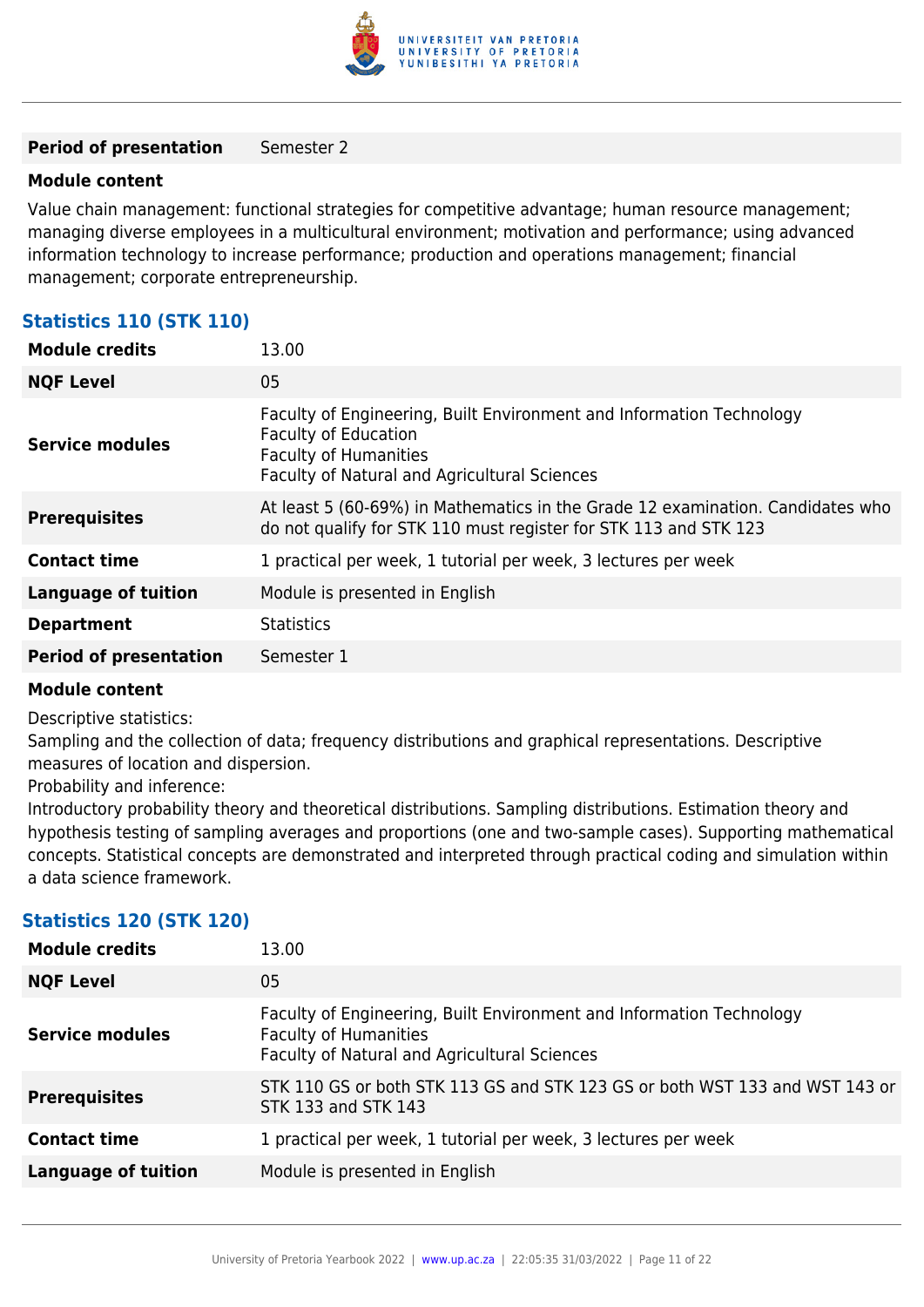

# **Department** Statistics

**Period of presentation** Semester 2

# **Module content**

Students can only get credit for one of the following two modules: STK 120 or STK 121.

Analysis of variance, categorical data analysis, distribution-free methods, curve fitting, regression and correlation, the analysis of time series and indices. Statistical and economic applications of quantitative techniques: Systems of linear equations: solving and application. Optimisation, linear functions, non-linear functions. Marginal and total functions. Stochastic and deterministic variables in statistical and economic context: producers' and consumers' surplus. Supporting mathematical concepts. Statistical concepts are illustrated using simulation within a data science framework.

This module is also presented as STK 121, an anti-semester module. This is a terminating module.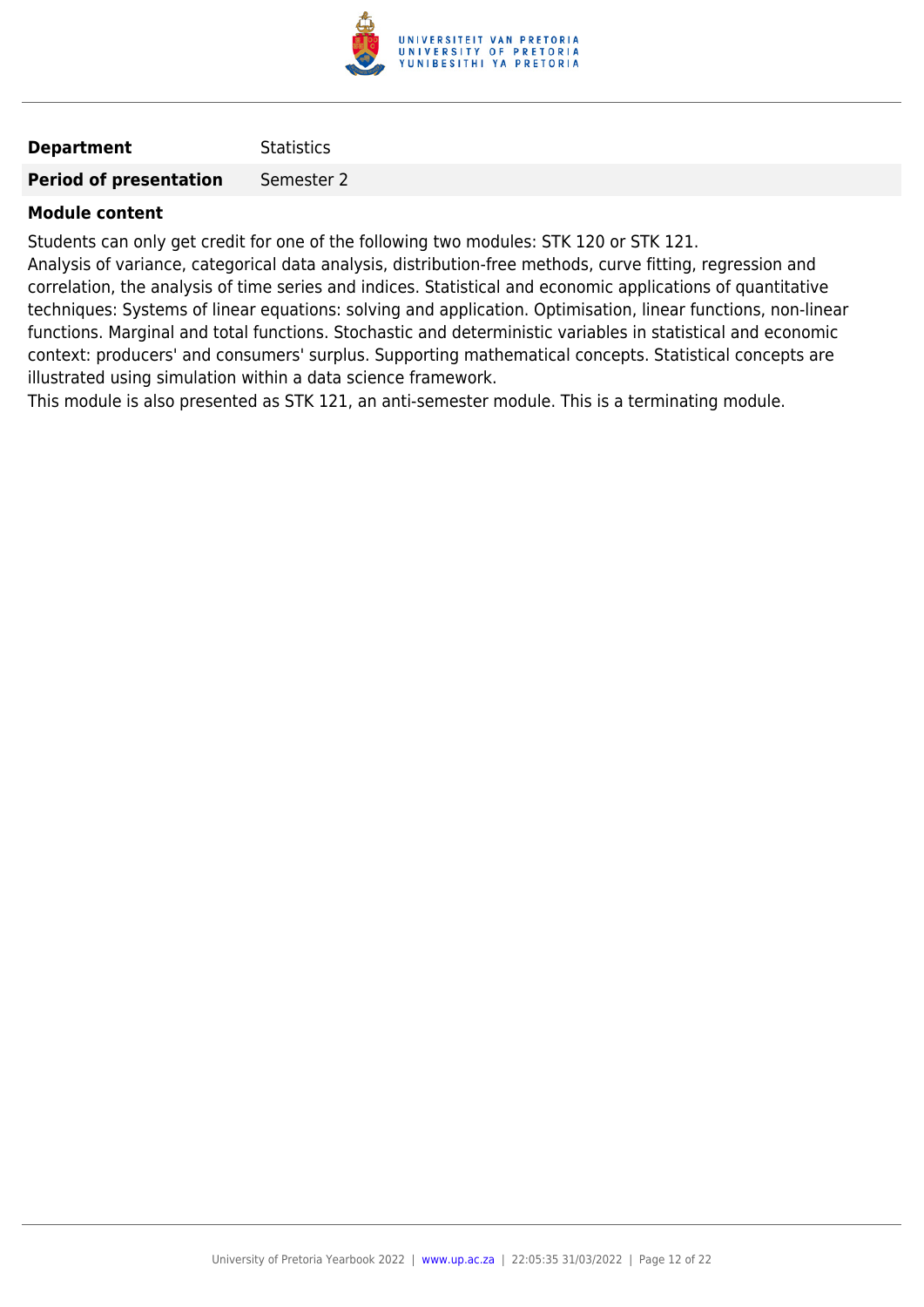

# Curriculum: Year 2

# **Minimum credits: 132**

Fundamental credits = 10 Core credits  $= 122$ 

# **Fundamental modules**

# **Introduction to moral and political philosophy 251 (FIL 251)**

| <b>Module credits</b>         | 10.00                                                                                                                      |
|-------------------------------|----------------------------------------------------------------------------------------------------------------------------|
| <b>NQF Level</b>              | 06                                                                                                                         |
| <b>Service modules</b>        | Faculty of Engineering, Built Environment and Information Technology<br><b>Faculty of Economic and Management Sciences</b> |
| <b>Prerequisites</b>          | No prerequisites.                                                                                                          |
| <b>Contact time</b>           | 2 lectures per week                                                                                                        |
| <b>Language of tuition</b>    | Module is presented in English                                                                                             |
| <b>Department</b>             | Philosophy                                                                                                                 |
| <b>Period of presentation</b> | Quarter 2, 3 and 4                                                                                                         |

# **Module content**

In this module students are equipped with an understanding of the moral issues influencing human agency in economic and political contexts. In particular philosophy equips students with analytical reasoning skills necessary to understand and solve complex moral problems related to economic and political decision making. We demonstrate to students how the most important questions concerning the socio-economic aspects of our lives can be broken down and illuminated through reasoned debate. Examples of themes which may be covered in the module include justice and the common good, a moral consideration of the nature and role of economic markets on society, issues concerning justice and equality, and dilemmas of loyalty. The works of philosophers covered may for instance include that of Aristotle, Locke, Bentham, Mill, Kant, Rawls, Friedman, Nozick, Bernstein, Dworkin, Sandel, Walzer, MacIntyre, Bujo, Wiredu, and Gyekye.

# **Core modules**

# **Business law 210 (BER 210)**

| 16.00                                                                                                                                                               |
|---------------------------------------------------------------------------------------------------------------------------------------------------------------------|
| 06                                                                                                                                                                  |
| Faculty of Engineering, Built Environment and Information Technology<br>Faculty of Economic and Management Sciences<br>Faculty of Natural and Agricultural Sciences |
| No prerequisites.                                                                                                                                                   |
| 1 discussion class per week, 2 lectures per week                                                                                                                    |
| Module is presented in English                                                                                                                                      |
|                                                                                                                                                                     |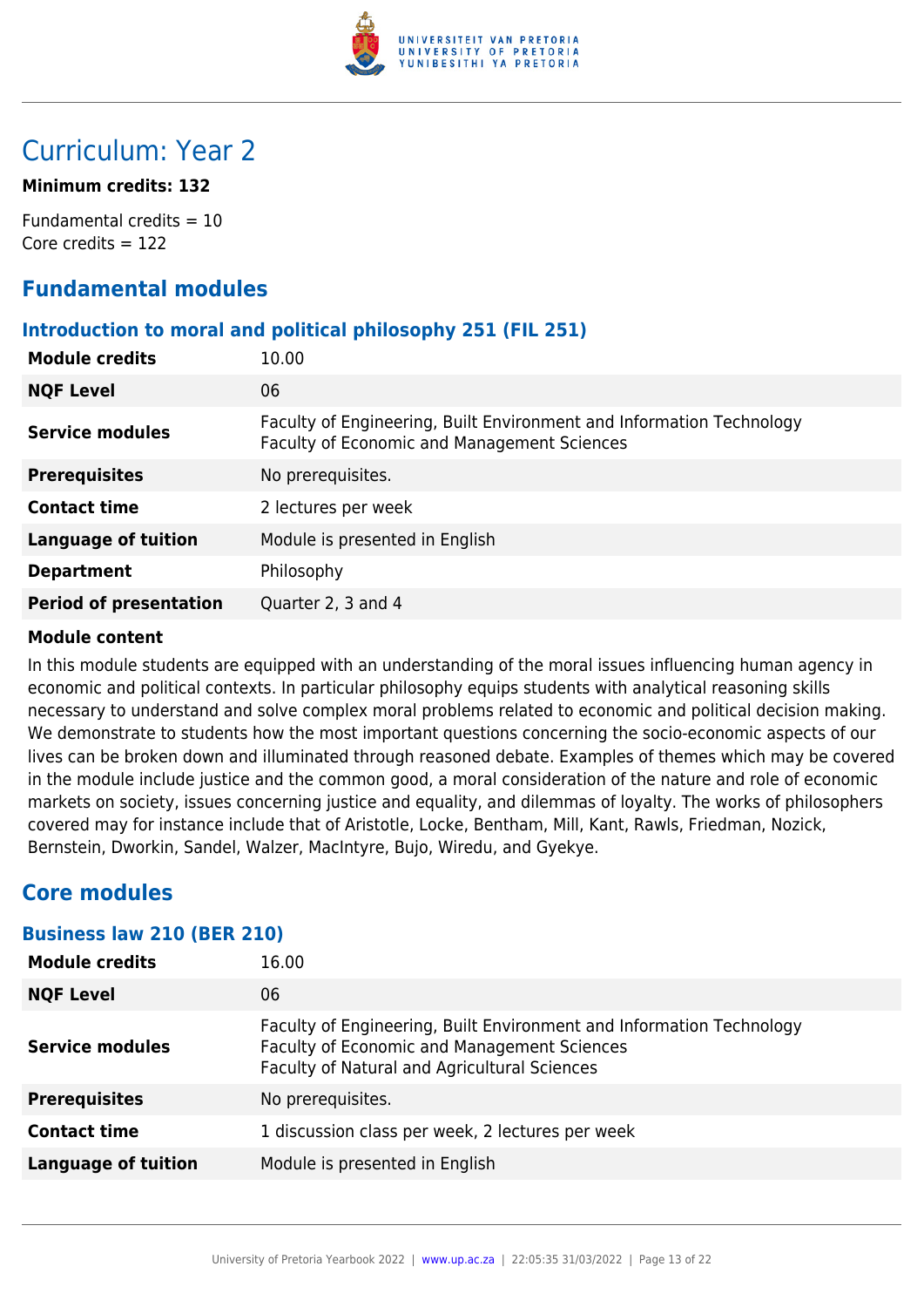

# **Department** Mercantile Law

**Period of presentation** Semester 1

# **Module content**

Basic principles of law of contract. Law of sales, credit agreements, lease.

# **Business law 220 (BER 220)**

| <b>Module credits</b>         | 16.00                                                                                                                                                               |
|-------------------------------|---------------------------------------------------------------------------------------------------------------------------------------------------------------------|
| <b>NQF Level</b>              | 06                                                                                                                                                                  |
| <b>Service modules</b>        | Faculty of Engineering, Built Environment and Information Technology<br>Faculty of Economic and Management Sciences<br>Faculty of Natural and Agricultural Sciences |
| <b>Prerequisites</b>          | Examination entrance for BER 210                                                                                                                                    |
| <b>Contact time</b>           | 1 discussion class per week, 2 lectures per week                                                                                                                    |
| <b>Language of tuition</b>    | Module is presented in English                                                                                                                                      |
| <b>Department</b>             | Mercantile Law                                                                                                                                                      |
| <b>Period of presentation</b> | Semester 2                                                                                                                                                          |

# **Module content**

Labour law. Aspects of security law. Law of insolvency. Entrepreneurial law; company law, law concerning close corporations. Law of partnerships.

# **Economics 224 (EKN 224)**

| <b>Module credits</b>         | 16.00                                                                                                                                                                                                                                                             |
|-------------------------------|-------------------------------------------------------------------------------------------------------------------------------------------------------------------------------------------------------------------------------------------------------------------|
| <b>NQF Level</b>              | 06                                                                                                                                                                                                                                                                |
| <b>Service modules</b>        | <b>Faculty of Education</b><br><b>Faculty of Humanities</b><br>Faculty of Natural and Agricultural Sciences                                                                                                                                                       |
| <b>Prerequisites</b>          | EKN 110 GS & EKN 120 OR EKN 113 GS & EKN 123; & STK 110 GS OR STK 113 &<br>STK 123 & STK 120/121 or concurrently registered for STK120/121 OR WST 111 &<br>WST121 are prerequisites instead of STK 120/121 or WST 111 and concurrently<br>registered for WST 121. |
| <b>Contact time</b>           | 3 lectures per week                                                                                                                                                                                                                                               |
| <b>Language of tuition</b>    | Module is presented in English                                                                                                                                                                                                                                    |
| <b>Department</b>             | Economics                                                                                                                                                                                                                                                         |
| <b>Period of presentation</b> | Semester 1                                                                                                                                                                                                                                                        |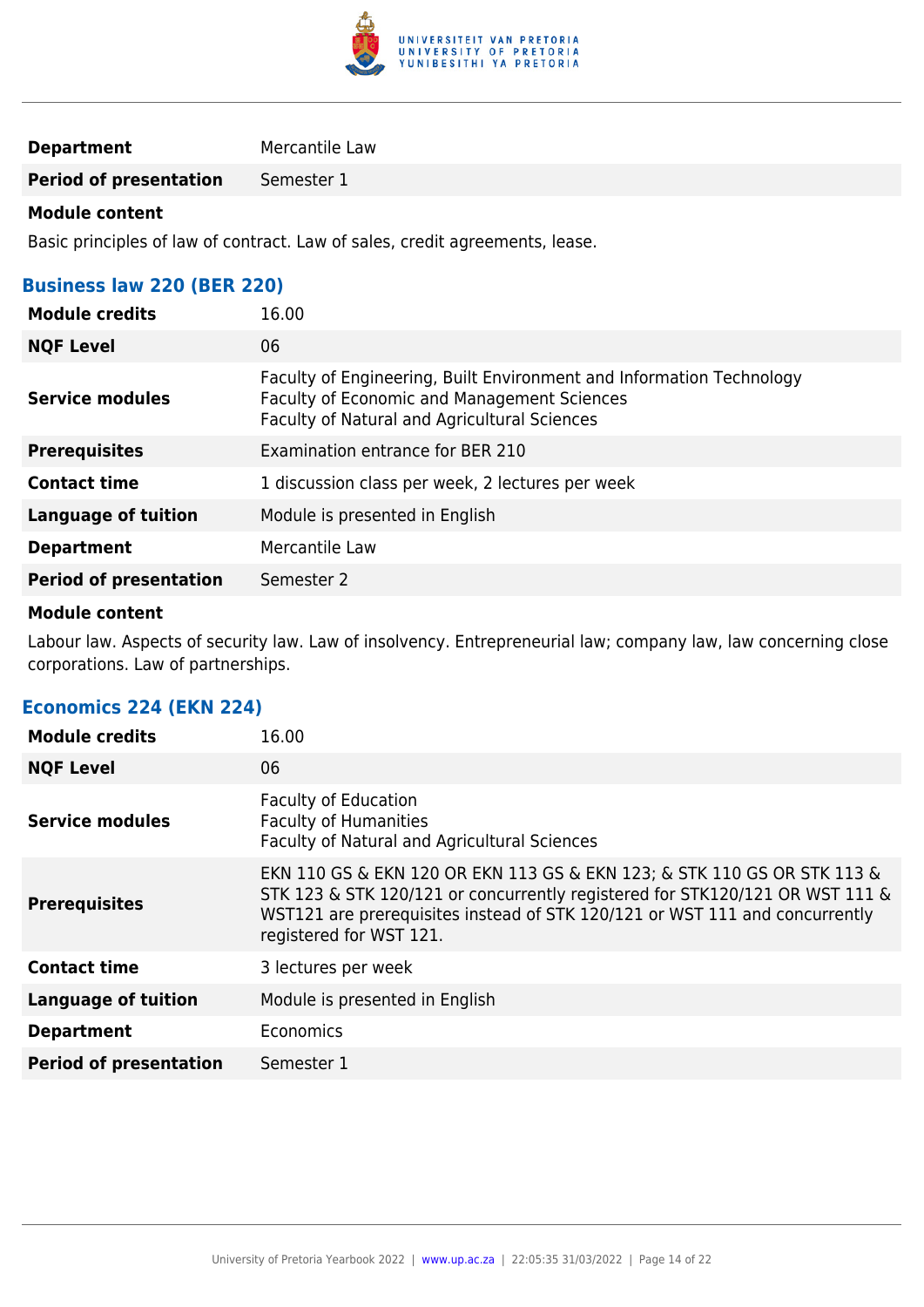

#### Microeconomics

Microeconomic insight is provided into: consumer and producer theory, general microeconomic equilibrium, Pareto-optimality and optimality of the price mechanism, welfare economics, market forms and the production structure of South Africa. Statistic and econometric analysis of microeconomic issues.

# **Economics 244 (EKN 244)**

| <b>Module credits</b>         | 16.00                                                                                        |
|-------------------------------|----------------------------------------------------------------------------------------------|
| <b>NQF Level</b>              | 06                                                                                           |
| <b>Service modules</b>        | <b>Faculty of Humanities</b><br>Faculty of Natural and Agricultural Sciences                 |
| <b>Prerequisites</b>          | EKN 224 and STK 120/121 or WST 121 OR concurrently registered for STK<br>120/121 or WST 121. |
| <b>Contact time</b>           | 3 lectures per week                                                                          |
| <b>Language of tuition</b>    | Module is presented in English                                                               |
| <b>Department</b>             | Economics                                                                                    |
| <b>Period of presentation</b> | Semester 2                                                                                   |
|                               |                                                                                              |

### **Module content**

#### Microeconomics

From general equilibrium and economic welfare to uncertainty and asymmetric information. In this module we apply the principles learned in EKN 224 on the world around us by looking at the microeconomic principles of labour and capital markets, as well as reasons why the free market system could fail. We touch on the government's role in market failures. The course includes topics of the mathematical and econometric analysis of microeconomic issues.

# **Introduction to agricultural economics 210 (LEK 210)**

| <b>Module credits</b>         | 14.00                                              |
|-------------------------------|----------------------------------------------------|
| <b>NQF Level</b>              | 06                                                 |
| <b>Service modules</b>        | Faculty of Economic and Management Sciences        |
| <b>Prerequisites</b>          | No prerequisites.                                  |
| <b>Contact time</b>           | 1 practical/tutorial per week, 3 lectures per week |
| <b>Language of tuition</b>    | Module is presented in English                     |
| <b>Department</b>             | Agricultural Economics Extension and Rural Develo  |
| <b>Period of presentation</b> | Semester 1                                         |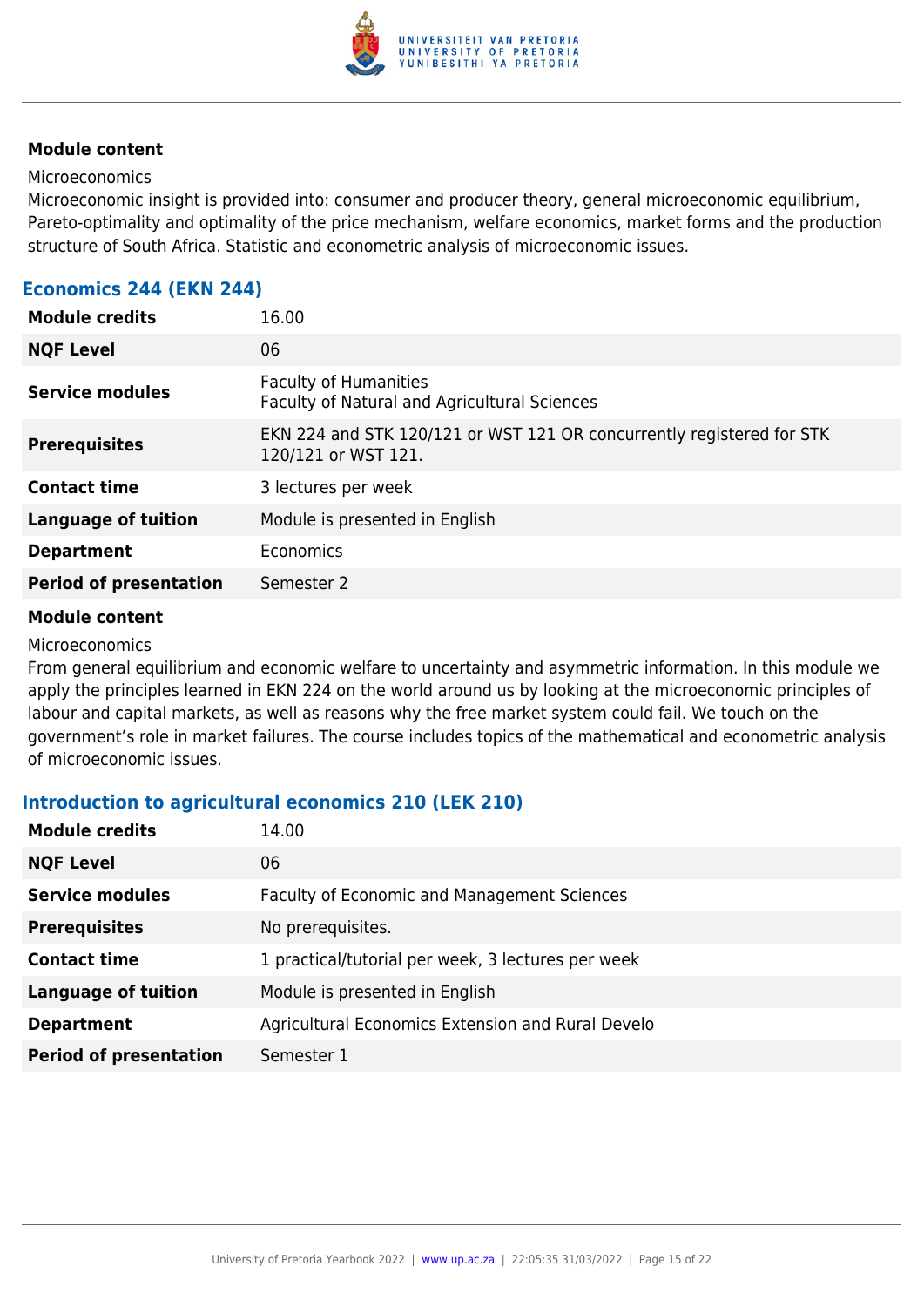

Introduction to the world of agricultural economics: where to find practising agricultural economics services, overview of South African Agricultural Economy, scope of agricultural economics. Introduction to consumption and demand: utility theory, indifference curves, the budget constraint, consumer equilibrium, the law of demand, consumer surplus, tastes and preferences, and measurement and interpretation of elasticities. Introduction to production and supply: condition for perfect competition, classification of inputs, important production relationships, assessing short-run business costs, economics of short-run decisions. Isoquants, isocost line, least cost combination of inputs, long-run expansion of inputs, and economics of business expansion, production possibility frontier, iso-revenue line and profit maximising combination of products. Introduction to market equilibrium and product prices: market equilibrium in a perfectly competitive market, total economic surplus, changes in welfare, adjustments to market equilibrium, market structure characteristics, market equilibrium in a imperfectly competitive market, government regulatory measures. Introduction to financial management in agriculture: Farm management and agricultural finance, farm management information; analysis and interpretation of farm financial statements; risk and farm planning. Budgets: partial, break-even, enterprise, total, cash flow and capital budgets. Elements of business plan, marketing planning and price risk. Financial structuring and sources of finance for farm business. Time value of money.

# **Module credits** 12.00 **NQF Level** 06 **Service modules** Faculty of Economic and Management Sciences **Prerequisites** No prerequisites. **Contact time** 3 lectures per week **Language of tuition** Module is presented in English **Department** Agricultural Economics Extension and Rural Develo **Period of presentation** Semester 2

# **Agricultural economics 220 (LEK 220)**

### **Module content**

The agribusiness system; the agricultural value chain, the unique characteristics of agricultural products; marketing functions and costs; historical evolution of agricultural marketing in South Africa. The marketing environment. Consumer behaviour and consumer trends. Introduction to supply and demand analysis. Developing a marketing plan and strategies for agricultural commodities; market analysis; product management; distribution channels for agricultural commodities, the agricultural supply chain. Introduction to the agricultural futures market. Marketing in the 21st century. Online marketing, social media. Market structure.

# **Business management 210 (OBS 210)**

| <b>Module credits</b>  | 16.00                                                                                                                                               |
|------------------------|-----------------------------------------------------------------------------------------------------------------------------------------------------|
| <b>NQF Level</b>       | 06                                                                                                                                                  |
| <b>Service modules</b> | Faculty of Engineering, Built Environment and Information Technology<br><b>Faculty of Education</b><br>Faculty of Natural and Agricultural Sciences |
| <b>Prerequisites</b>   | OBS 114 or 124 with admission to the examination in the other                                                                                       |
|                        |                                                                                                                                                     |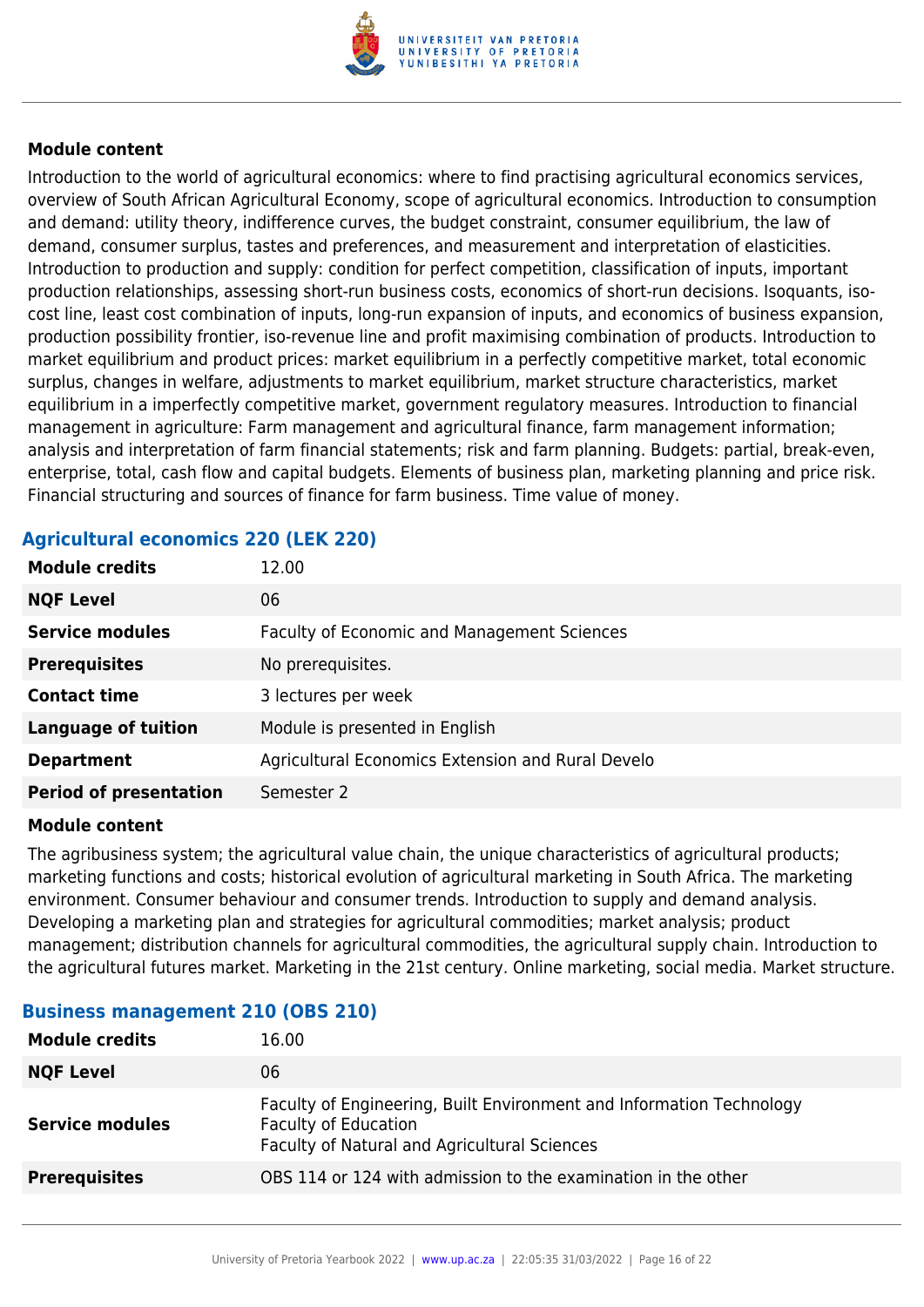

| <b>Contact time</b>           | 3 lectures per week            |
|-------------------------------|--------------------------------|
| Language of tuition           | Module is presented in English |
| <b>Department</b>             | <b>Business Management</b>     |
| <b>Period of presentation</b> | Semester 1                     |

Logistics management

The role of logistics in an enterprise; definition and scope of customer service; electronic and other logistics information systems; inventory management; materials management with special reference to Japanese systems; management of the supply chain. Methods of transport and transport costs; types and costs of warehousing; electronic aids in materials handling; cost and price determination of purchases; organising for logistics management; methods for improving logistics performance.

### **Business management 220 (OBS 220)**

| <b>Module credits</b>         | 16.00                                                                                                                                                      |
|-------------------------------|------------------------------------------------------------------------------------------------------------------------------------------------------------|
| <b>NQF Level</b>              | 06                                                                                                                                                         |
| Service modules               | Faculty of Engineering, Built Environment and Information Technology<br><b>Faculty of Education</b><br><b>Faculty of Natural and Agricultural Sciences</b> |
| <b>Prerequisites</b>          | OBS 114 or 124 with admission to the examination in the other. Students from<br>other Faculties are required to have 50% for Mathematics in Grade 12.      |
| <b>Contact time</b>           | 3 lectures per week                                                                                                                                        |
| <b>Language of tuition</b>    | Module is presented in English                                                                                                                             |
| <b>Department</b>             | <b>Business Management</b>                                                                                                                                 |
| <b>Period of presentation</b> | Semester 2                                                                                                                                                 |
|                               |                                                                                                                                                            |

#### **Module content**

Project management and negotiations:

Introduction Project management concepts; needs identification; the project, the project manager and the project team; types of project organisations; project communication and documentation. Planning and control: planning, scheduling and schedule control of projects; resource considerations and allocations; cost planning and performance evaluation.

Negotiation and collective bargaining: The nature of negotiation; preparation for negotiation; negotiating for purposes of climate creation; persuasive communication; handling conflict and aggression; specialised negotiation and collective bargaining in the South African context.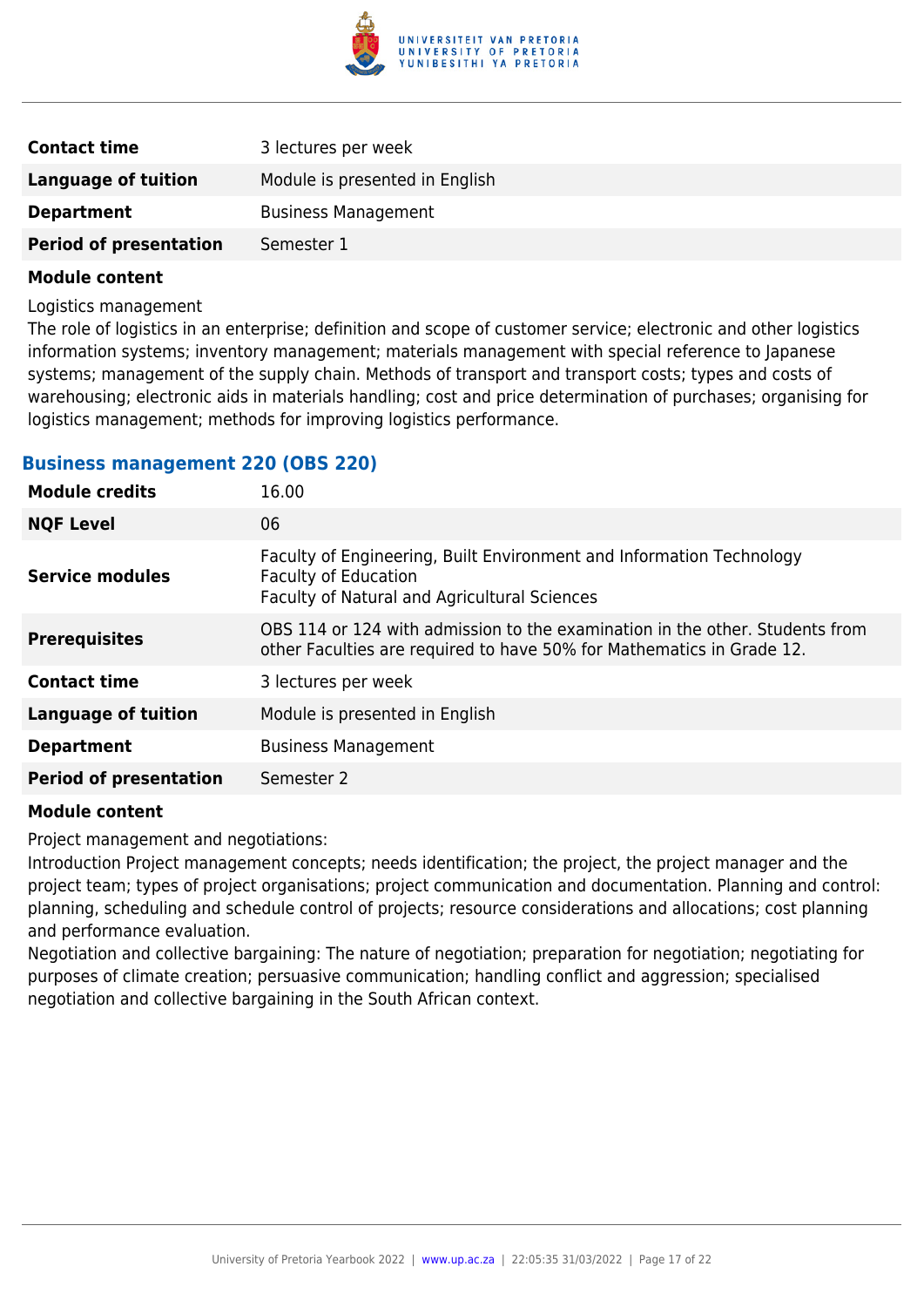

# Curriculum: Final year

# **Minimum credits: 124**

Core credits = 92 Elective credits  $= 32$ 

# **Core modules**

# **Economics 310 (EKN 310)**

| <b>Module credits</b>         | 20.00                                                                                                                                                                                      |
|-------------------------------|--------------------------------------------------------------------------------------------------------------------------------------------------------------------------------------------|
| <b>NQF Level</b>              | 07                                                                                                                                                                                         |
| <b>Service modules</b>        | Faculty of Engineering, Built Environment and Information Technology<br><b>Faculty of Education</b><br><b>Faculty of Humanities</b><br><b>Faculty of Natural and Agricultural Sciences</b> |
| <b>Prerequisites</b>          | EKN 214, EKN 234 or EKN 224, EKN 244                                                                                                                                                       |
| <b>Contact time</b>           | 1 discussion class per week, 2 lectures per week                                                                                                                                           |
| <b>Language of tuition</b>    | Module is presented in English                                                                                                                                                             |
| <b>Department</b>             | Economics                                                                                                                                                                                  |
| <b>Period of presentation</b> | Semester 1                                                                                                                                                                                 |

### **Module content**

### Public finance

Role of government in the economy. Welfare economics and theory of optimality. Ways of correcting market failures. Government expenditure theories, models and programmes. Government revenue. Models on taxation, effects of taxation on the economy. Assessment of taxation from an optimality and efficiency point of view. South African perspective on public finance.

# **Economics 320 (EKN 320)**

| <b>Module credits</b>         | 20.00                                                                                                                                                                                      |
|-------------------------------|--------------------------------------------------------------------------------------------------------------------------------------------------------------------------------------------|
| <b>NQF Level</b>              | 07                                                                                                                                                                                         |
| <b>Service modules</b>        | Faculty of Engineering, Built Environment and Information Technology<br><b>Faculty of Education</b><br><b>Faculty of Humanities</b><br><b>Faculty of Natural and Agricultural Sciences</b> |
| <b>Prerequisites</b>          | <b>EKN 310 GS</b>                                                                                                                                                                          |
| <b>Contact time</b>           | 1 discussion class per week, 2 lectures per week                                                                                                                                           |
| <b>Language of tuition</b>    | Module is presented in English                                                                                                                                                             |
| <b>Department</b>             | Economics                                                                                                                                                                                  |
| <b>Period of presentation</b> | Semester 2                                                                                                                                                                                 |
|                               |                                                                                                                                                                                            |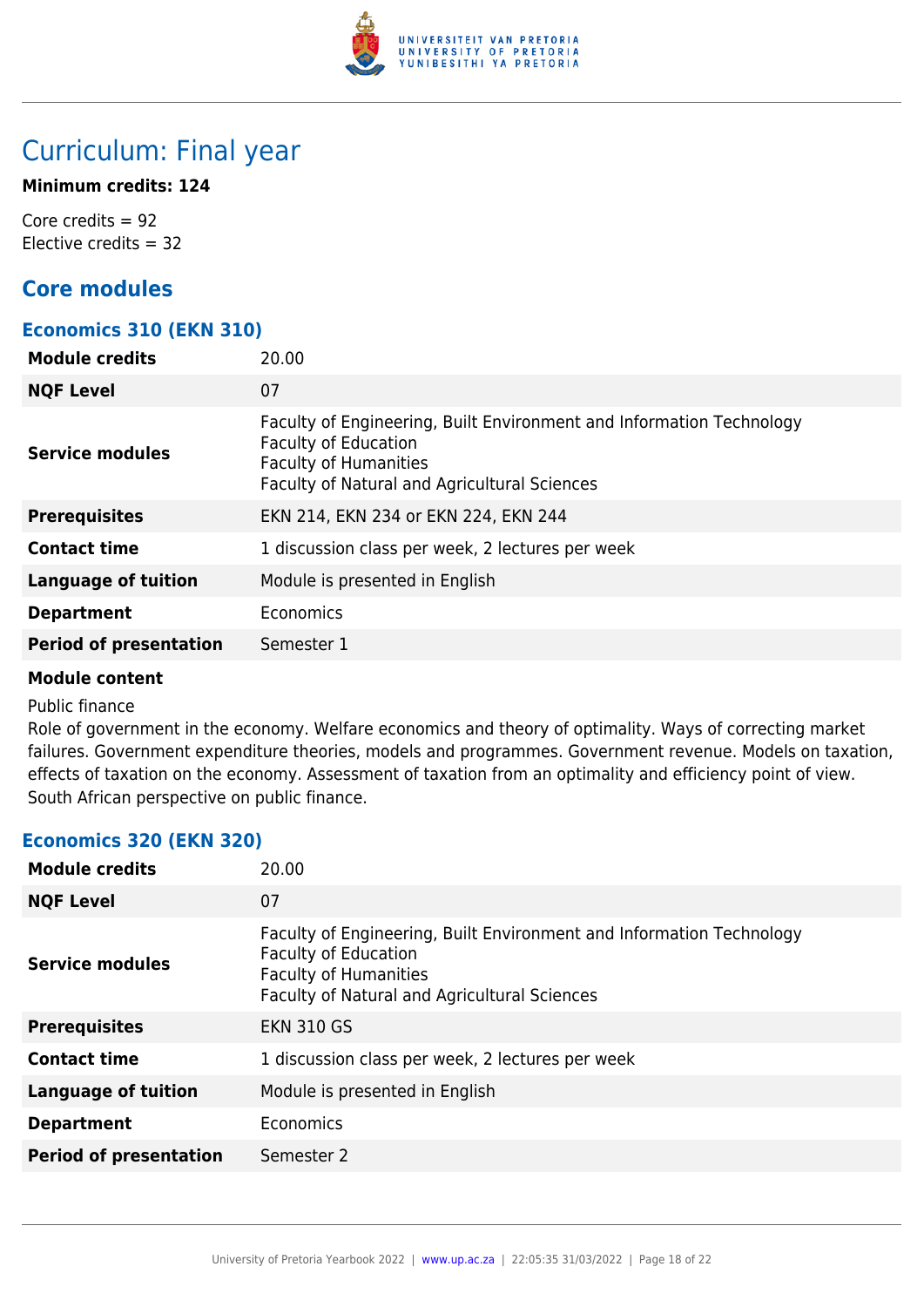

#### Economic analyses

Identification, collection and interpretation process of relevant economic data; the national accounts (i.e. income and production accounts, the national financial account, the balance of payments and input-output tables); economic growth; inflation; employment, unemployment, wages, productivity and income distribution; business cycles; financial indicators; fiscal indicators; social indicators; international comparisons; relationships between economic time series - regression analysis; long-term future studies and scenario analysis; overall assessment of the South African economy from 1994 onwards.

# **Agricultural economics 310 (LEK 310)**

| <b>Module credits</b>         | 16.00                                              |
|-------------------------------|----------------------------------------------------|
| <b>NQF Level</b>              | 07                                                 |
| <b>Service modules</b>        | <b>Faculty of Economic and Management Sciences</b> |
| <b>Prerequisites</b>          | LEK 210 GS and EKN 110 GS                          |
| <b>Contact time</b>           | 3 lectures per week                                |
| <b>Language of tuition</b>    | Module is presented in English                     |
| <b>Department</b>             | Agricultural Economics Extension and Rural Develo  |
| <b>Period of presentation</b> | Semester 2                                         |

### **Module content**

Historical evolution of South African agricultural policy. Agriculture and the state (communicating the legislative process in detail): reasons for government intervention (government and stakeholder engagement). Theoretical aspects of agricultural policy. Introduction to agricultural policy analysis. Welfare principles, pareto optimality. Macroeconomic policy and the agricultural sector. International agricultural trade (including inter-governmental communication).

# **Agricultural economics 320 (LEK 320)**

| <b>Module credits</b>         | 20.00                                              |
|-------------------------------|----------------------------------------------------|
| <b>NQF Level</b>              | 07                                                 |
| <b>Service modules</b>        | <b>Faculty of Economic and Management Sciences</b> |
| <b>Prerequisites</b>          | LEK 210 GS and LEK 220 GS.                         |
| <b>Contact time</b>           | 2 practicals per week, 4 lectures per week         |
| <b>Language of tuition</b>    | Module is presented in English                     |
| <b>Department</b>             | Agricultural Economics Extension and Rural Develo  |
| <b>Period of presentation</b> | Semester 1                                         |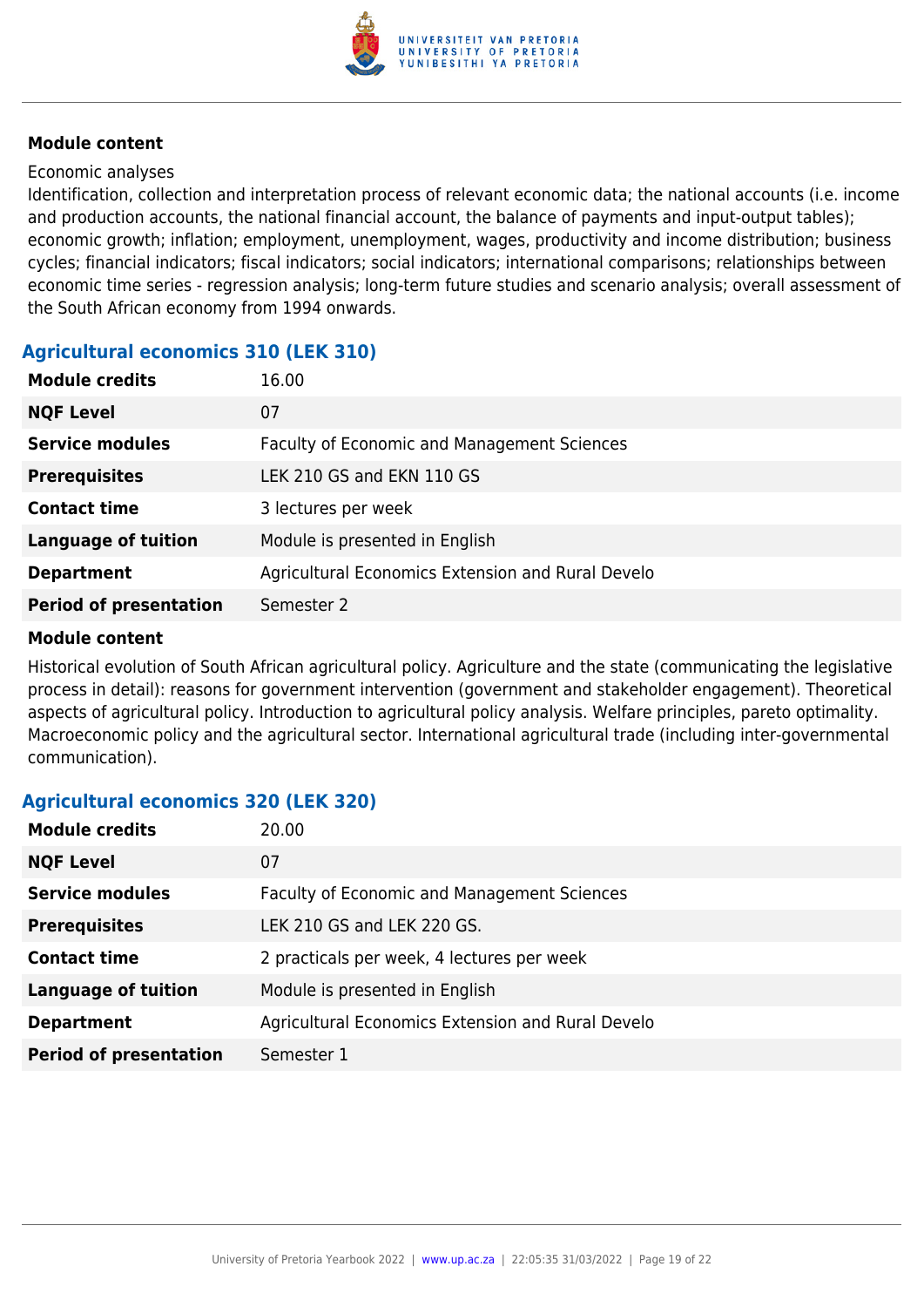

The modern food and agribusiness system. Key drivers in the global context. Whole farm planning including business planning, financial analysis and financial modelling, capital acquisition and creditworthiness, time value of money and the investment decision, Decision making in agriculture under risk and uncertain cirmumstances and risk management. Operational and strategic management. Business plan and scenario planning assignments.

# **Agricultural market and price analysis 431 (LEK 431)**

| <b>Module credits</b>         | 16.00                                              |
|-------------------------------|----------------------------------------------------|
| <b>NQF Level</b>              | 08                                                 |
| <b>Service modules</b>        | <b>Faculty of Economic and Management Sciences</b> |
| <b>Prerequisites</b>          | LEK 210, LEK 310 GS and BME 120                    |
| <b>Contact time</b>           | 1 practical per week, 3 lectures per week          |
| <b>Language of tuition</b>    | Module is presented in English                     |
| <b>Department</b>             | Agricultural Economics Extension and Rural Develo  |
| <b>Period of presentation</b> | Semester 1                                         |

### **Module content**

After providing an appropriate background in the theoretical concepts of demand (theory of the consumer) and supply (theory of the firm) these basics will be applied in the generation of optimization techniques such as Lagrange optimization and linear programming. The work will cover the identification of supply and demand shifters as well as the elasticities, flexibilities, and impact multipliers. The theory will underpin the development of econometric simulation models for selected agricultural sectors. Practical experience in the formulation of these models will be attained from practical sessions.

# **Elective modules**

### **Agricultural economics 415 (LEK 415)**

| <b>Module credits</b>         | 16.00                                                          |
|-------------------------------|----------------------------------------------------------------|
| <b>NQF Level</b>              | 08                                                             |
| <b>Service modules</b>        | <b>Faculty of Economic and Management Sciences</b>             |
| <b>Prerequisites</b>          | LEK 210 GS; STK 110 GS; STK 120 GS or WTW 134 GS or WTW 165 GS |
| <b>Contact time</b>           | 1 practical per week, 3 lectures per week                      |
| <b>Language of tuition</b>    | Module is presented in English                                 |
| <b>Department</b>             | Agricultural Economics Extension and Rural Develo              |
| <b>Period of presentation</b> | Semester 1                                                     |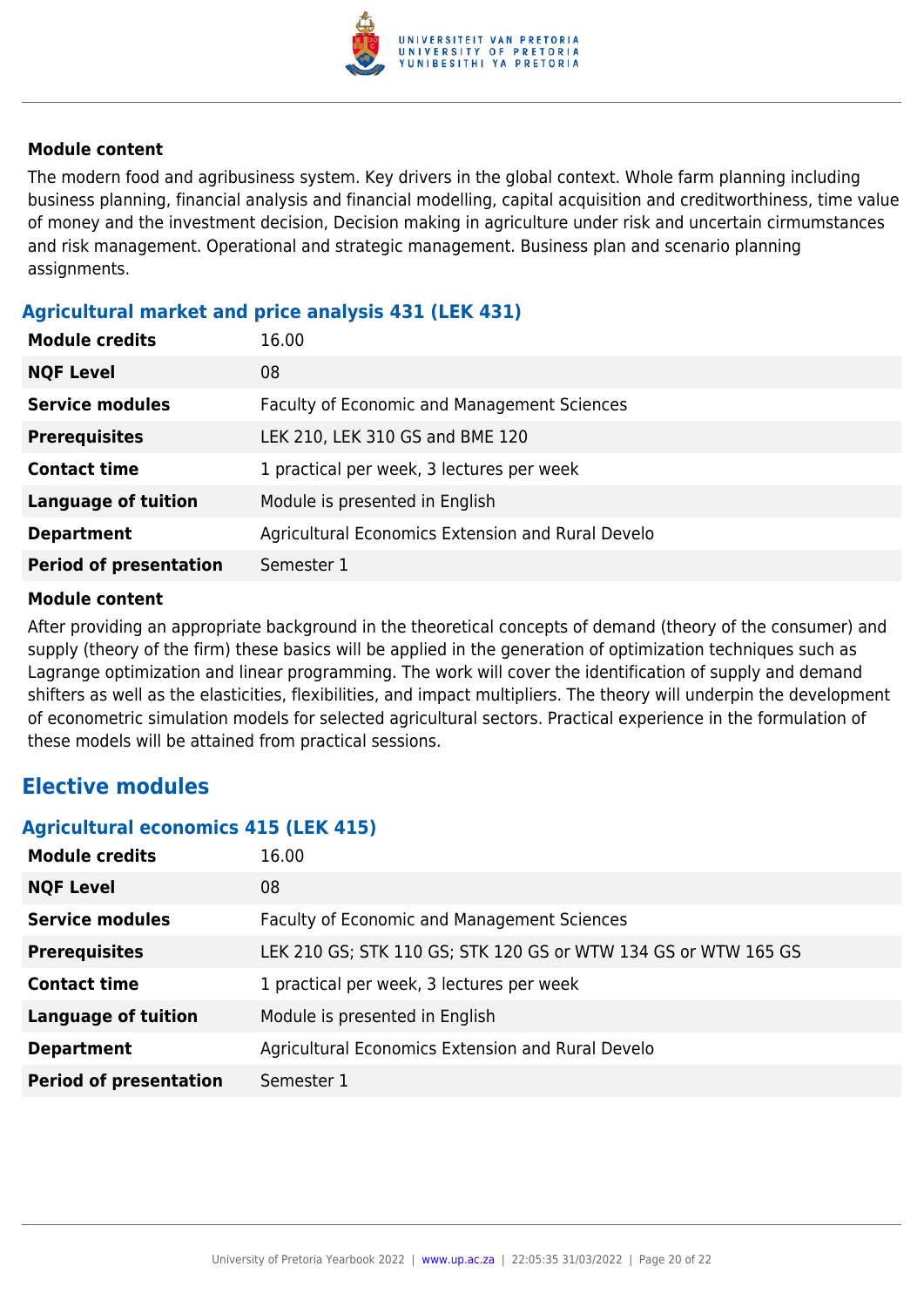

Derivative instruments in agriculture: To prepare students for taking the SAFEX Agricultural Markets Division brokerage exam. Giving an in-depth knowledge on the importance of hedging. Giving an in-depth knowledge on designing and implementation of low/zero risk hedging strategies. Introduction to the mathematics of portfolio management and mathematical modelling of derivatives. Working knowledge of the mathematical relationships in the management of a hedged portfolio. Working knowledge on the applicable software for managing derivative portfolios. Introduction into the management of option portfolios. To expand the thinking on the uses of derivatives, by also dealing with the hedging of diesel cost, interest rates and weather events.

# **Introduction to resource economics 424 (LEK 424)**

| <b>Module credits</b>         | 16.00                                              |
|-------------------------------|----------------------------------------------------|
| <b>NQF Level</b>              | 08                                                 |
| <b>Service modules</b>        | <b>Faculty of Economic and Management Sciences</b> |
| <b>Prerequisites</b>          | LEK 210 GS or EKN 110 GS                           |
| <b>Contact time</b>           | 1 web-based period per week, 3 lectures per week   |
| <b>Language of tuition</b>    | Module is presented in English                     |
| <b>Department</b>             | Agricultural Economics Extension and Rural Develo  |
| <b>Period of presentation</b> | Semester 2                                         |

### **Module content**

This module reviews the origins and evolution of natural and environmental resource economics and its presentday main paradigms. Sources of externalities and causes of environmental degradation are examined. An introduction to the concepts and methods backing the design and implementation of environmental policies are provided. Economic valuation of natural and environmental resources is introduced.

# **Agricultural economics 432 (LEK 432)**

| <b>Module credits</b>         | 16.00                                             |
|-------------------------------|---------------------------------------------------|
| <b>NQF Level</b>              | 08                                                |
| <b>Prerequisites</b>          | LEK 220, LEK 320 GS                               |
| <b>Contact time</b>           | 2 practicals per week, 3 lectures per week        |
| <b>Language of tuition</b>    | Module is presented in English                    |
| <b>Department</b>             | Agricultural Economics Extension and Rural Develo |
| <b>Period of presentation</b> | Semester 2                                        |

### **Module content**

This course covers data management, data exploration and analytical techniques commonly used for agricultural market analysis within a data science framework. It considers best practices in working with secondary data and covers regression analysis and inference testing as a means to estimate causal relationships between variables. Other analytical techniques will be covered, including cluster analysis. Analytical concepts will be applied and interpreted through practical estimation and simulation.